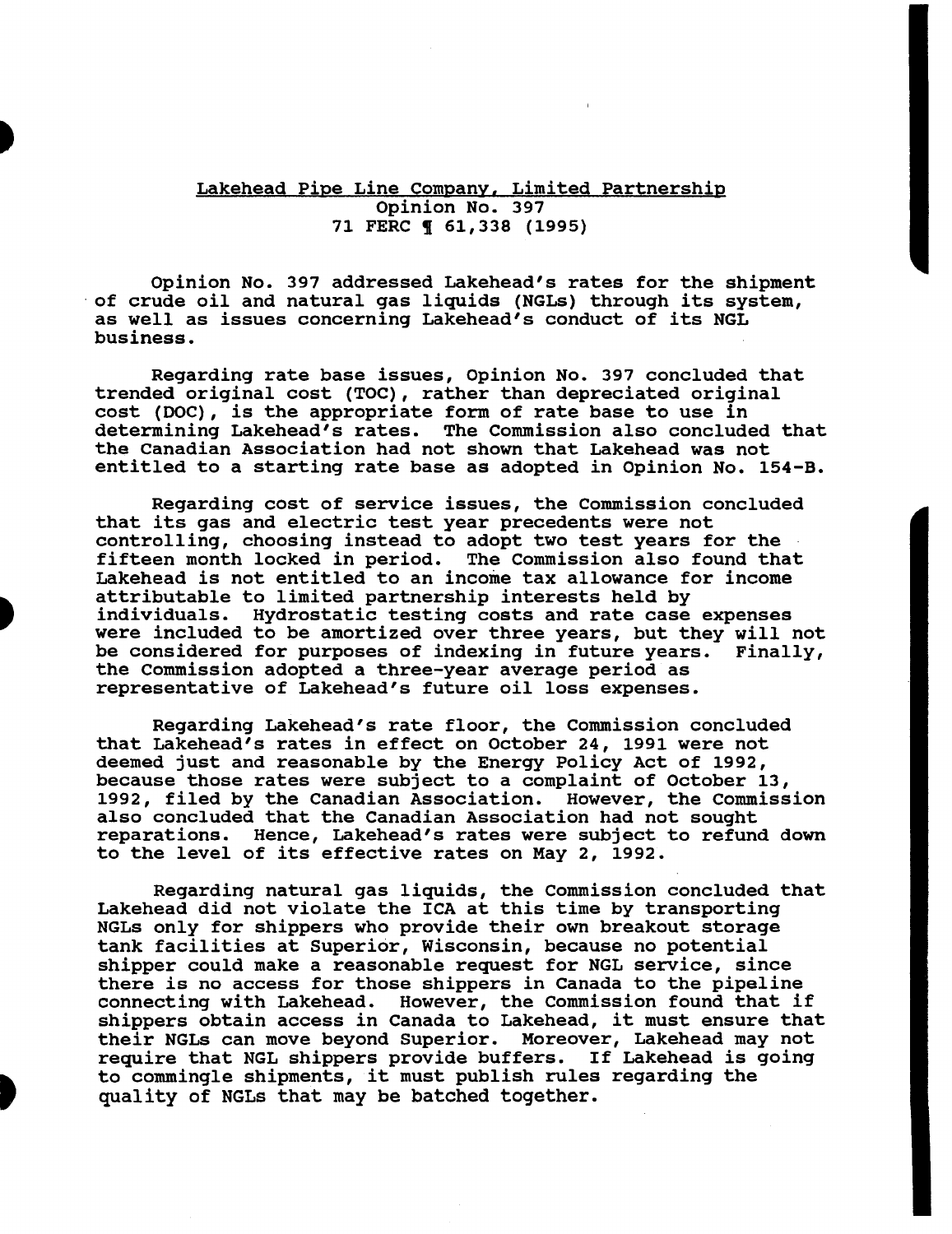Lakehead Pipe Line Company, Limited Partnership Opinion No. 397 Opinion and Order Affirming in Part and Modifying in Part Initial Decision 71 FERC ¶ 61,338 (1995)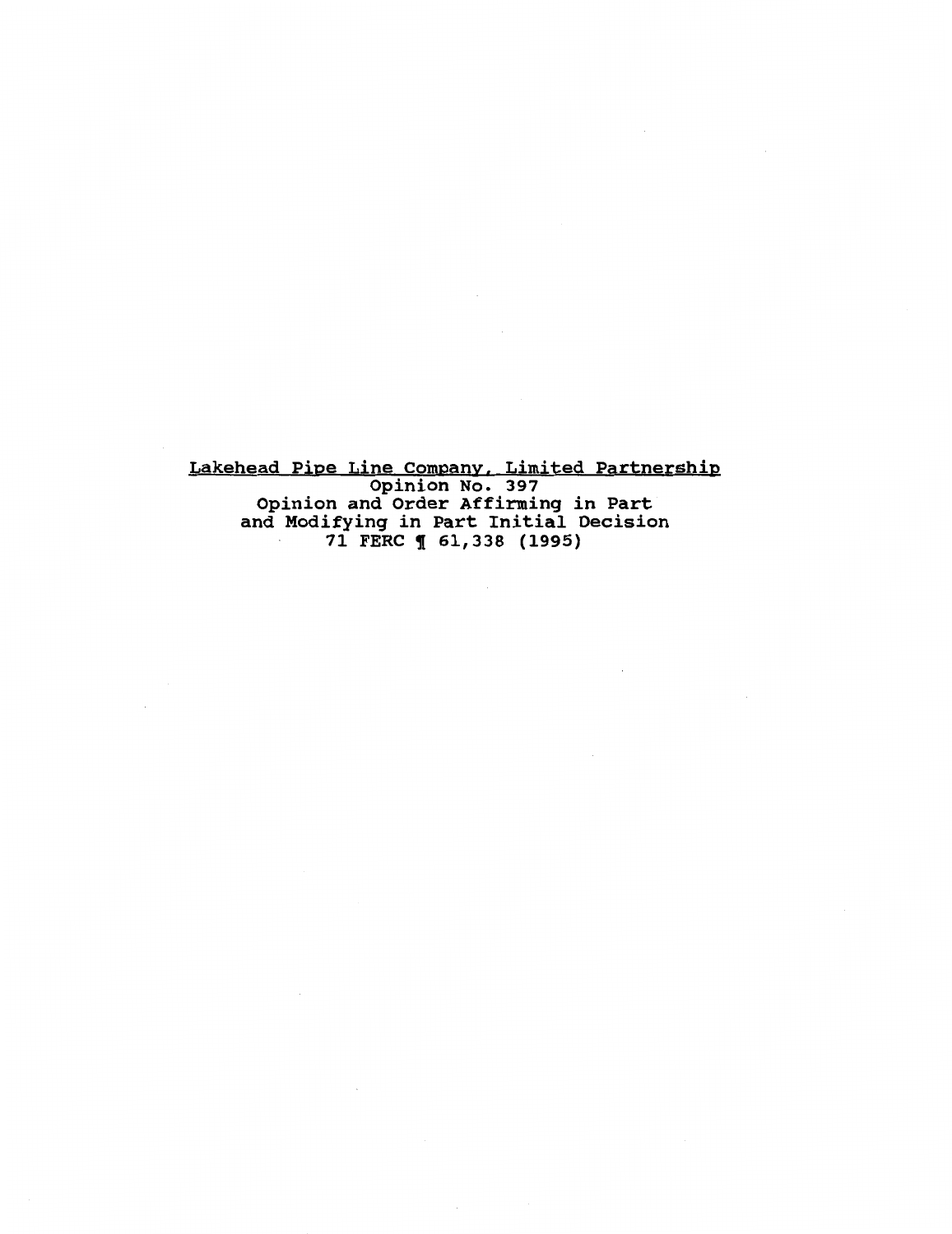# $[$ [1 $61,338]$ ]

Lakehead Pipe Line Company, Limited Partnership, Docket Nos. 1892-27.000, 1893-4-000, and 1893-33.001

Opinion and Order Affirming in Part and Modifying in Part Initial Decision

1 61,338 Federal Energy Guidelines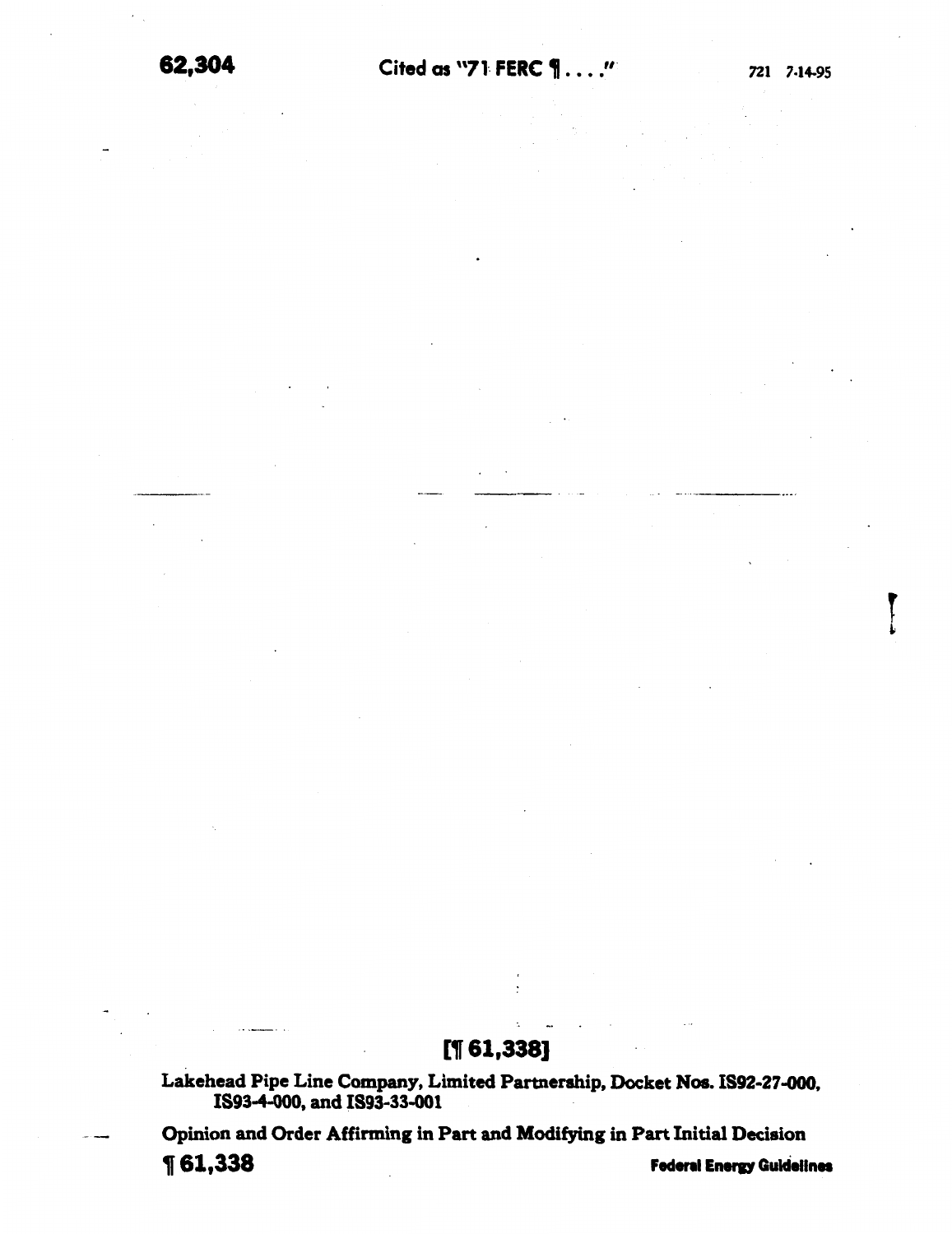[The Initial Decision, Phase 1, issued December 7, 1993, appears at 65 FERC  $\P$  63,021.]

#### *Appearances*

*Steven H. Brose, Steven Reed, Kelly* C. Maynard, and *Cynthia L. Quarterman,* on behalf of Lakehead Pipe Line Company, Limited Partnership

*Roger A. Berliner, Peter Hirst, Robert M. Feick,.* and *Wendy Moreland,* on behalf of Canadian Association of Petroleum Producers and Alberta Petroleum Marketing Commission

. *Francis X. Berkemeier, William M. Lange,* and *Robert M. Neustifter,* on behalf of 'Marysville Fractionation Partnership

*Michele F. joy, Roger D. Williams, Patrick H. Corcoran, Paul F. Forshay, Keith. R. McCrea,* and *Michael T; Mishkin,* on behalf of the Association of Oil Pipelines

*Robert L. Woods, Donald Williams, William ]. Froehlich, Dennis H. Melvin,* and *Richard L. Miles,* on behalf of the Staff of the Federal Energy Regulatory Commission

#### [Opinion No. 397 Text)

On December 2, 1993, the administrative law judge (ALJ) issued his Initial Decision in Phase I of this proceeding.<sup>1</sup> He concluded that Lakehead Pipe Line Company, Limited Partnership's (Lakehead) rates for the shipment of crude oil and natural gas liquids (NGLs) through its pipeline system are not just and reasonable and that Lakehead further violated the Interstate Commerce Act (ICA)2 in conducting its NGLs business. Lakehead, the Commission staff, the Association of Oil Pipe Lines (AOPL), and the Canadian Association of Petroleum Producers and Alberta Petroleum Marketing Commission (Canadian Association) filed briefs on exceptions to the Initial Decision. Those parties, Marysville Fractionation Partnership (Marysville), and Amoco Canada Petroleum Company, Ltd. (Amoco)3 filed briefs opposing exceptions. As discussed below, the Commission affirms the Initial Decision in part and modifies the Initial Decision in part.

come of the proceedings in Docket No. 1592-27-000, et al., or further procedural orders. *Lakehead Pipe Line* Co., L.P., 69 FERC 162,174 (1994). On March 23, 1995, Lakehead submitted an offer of settlement of Phase II of this proceeding and the October 28, 1994 filing.

2 49 U.S.C. app. 1 (1988).

3 Amoco's unopposed motion to intervene out-oftime and to file a brief opposing exceptions is granted.

<sup>1</sup>*Lakehead Pipe Line* Co., *L.P.,* 65 FERC 1!63,021 (1994). Phase I involves the locked-in period of from May 3, 1992 through July 5, 1993. On October 31, 1994, the administrative law judge issued his Initial Decision in Phase II of this proceeding. *Lakehead Pipe Line* Co., *L.P.,* 69 FERC 1[63,006 (1994). On November 29, 1994, the Commission's Oil Pipeline Board accepted and suspended Lakehead's October ZS, 1994 filing, to be effective November 30, 1994, subject to refund. The Oil Pipeline Board instituted an investigation, which was stayed pending the out-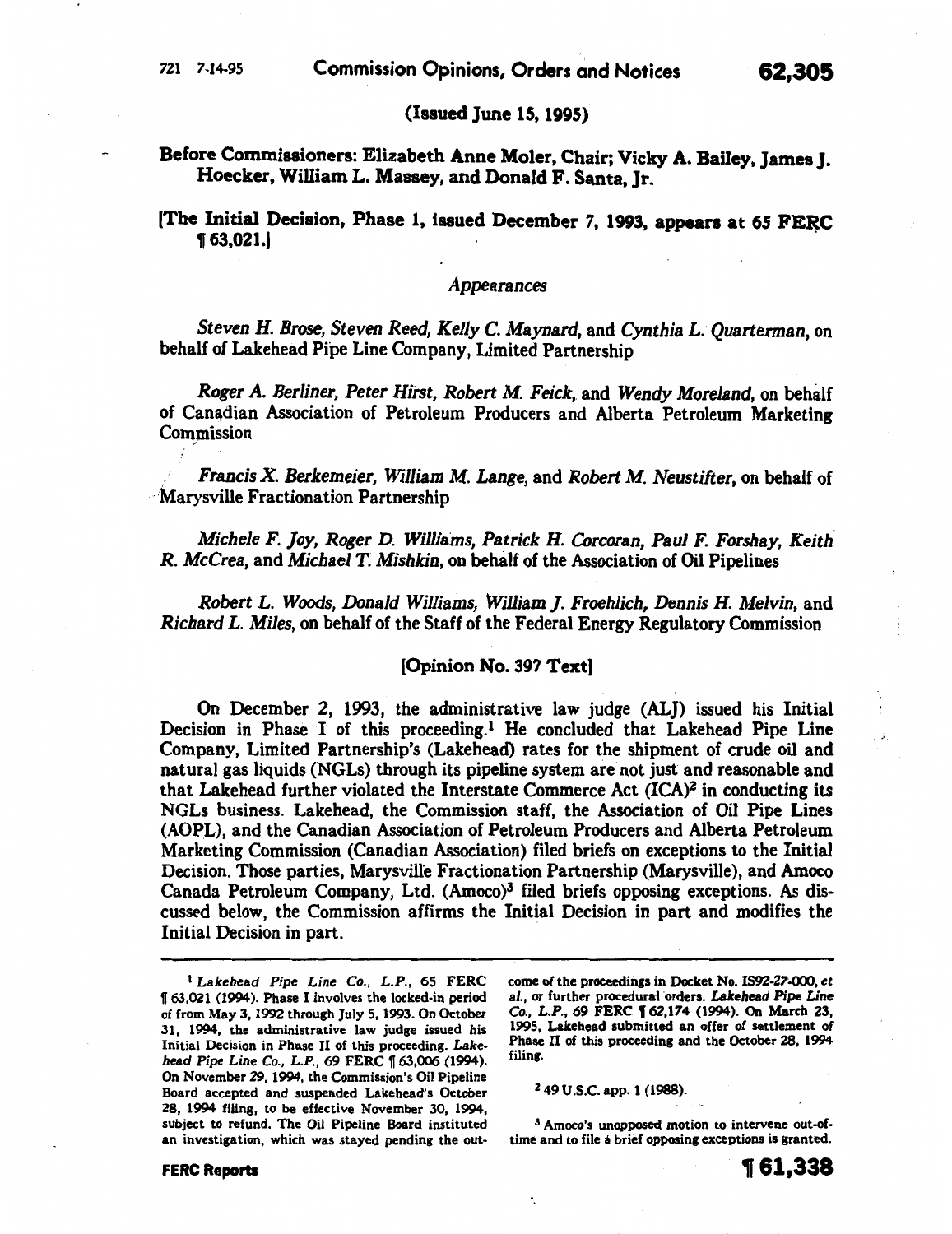## I. Rate Base Issues

## A. *Trended Original Cost*

Prior to the issuance of Opinion Nos. 154-B<sup>4</sup> and 154-C,<sup>5</sup> oil pipelines were entitled to earn a return on capital determined by multiplying the allowed rate-of-return times a valuation rate base.<sup>6</sup> The valuation formula "weights original cost and reproduction cost according to their relative sizes and then averages them. The resulting weighted mean is then reduced for depreciation."7 Opinion No. 154-B adopted net depreciated trended original cost (TOC) as the appropriate form of rate base to replace the valuation rate base.8 The Commission adopted TOC over net depreciated original cost (DOC) because it will help newer pipelines with higher rate bases to compete with older pipelines with lower rate bases and will help them compete with other modes of oil transport and so will tend to foster competition generally. The Commission concluded that TOC does that because it mitigates the front-end load problem for new pipelines under DOC.9 The Commission found that TOC and DOC are essentially the same except for their treatment of inflation and that this difference is in a different timing of the recovery of the cost of equity capital, when inflation exists, over the life of the property. The Commission further concluded that it was crucial that "[t]heoretically, TOC results in the same discounted value of the earning stream as does 'untrended' original cost."<sup>10</sup> Further, the Commission found that TOC has other advantages by (1) coming closer to duplicating pricing in unregulated enterprises and (2) providing for greater intergenerational equity by providing a relatively consistent cost of equity capital charge in real terms to ratepayers over the life of the regulated property. That is so because while the successive generations of ratepayers will be paying more in dollars, they will be paying in cheaper dollars because of inflation.

The ALJ here rejected the Canadian Association's arguments that TOC is inappropriate in Lakehead's circumstances, and he concluded that TOC rather than DOC is justified for Lakehead. The Canadian Association excepts. It maintains that because Lakehead possesses significant market power, the dominant rationale of TOC of promoting competition is not applicable to Lakehead. It further submits that TOC will unreasonably raise rather than lower Lakehead's rates as anticipated by Opinion No. 154-B. It asserts that this is so because Lakehead's rates were based on the valuation methodology, which front-end loads the recovery of return on equity. It maintains that TOC would result in Lakehead's ratepayers paying both the higher front-end load of DOC-based regulation<sup>11</sup> and the higher back-end load associated with TOC. It next

<sup>4</sup> Williams Pipe Line Co., 31 FERC 161,377  $(1985).$ 

<sup>5</sup> Williams Pipe Line Co., 33 FERC 161,327 (1985).

*<sup>6</sup>*The valuation formula appears in *Williams Pipe Line Co.*, 21 FERC 161,260, at p. 61,696 n.295 and *Farmers Union Central Exchange, Inc. v. FERC,* 734 F.2d 1486 at p. 1495 n.28 (D.C. Cir. 1984), *cert. denied sub. nom., Williams Pipe Line Co. v. Farmers Union Central Exchange, Inc.,* 469 U.S. 1034.

<sup>1</sup>*Farmers Union,* 734 F.2d at p. 1495 n.28.

8 The Commission has described TOC as follows:

First, TOC, just like net depreciated original cost, requires the determination of a nominal (inflationincluded) rate-of-return on equity that reflects the pipeline's risks and its corresponding cost of capital. Next, the inflation component of that rate-of-return is extracted. This leaves what economists call a "real" rate-of-return. The real rate-of-return times the equity share of the rate base yields the yearly allowed equity return in dollars. The inflation factor times the equity rate base yields the equity rate base write-up. That write-up, like depreciation, is written-off or amortized over the life of the property.

*Williams Pipe Line Co.*, 31 FERC 161,377, at p. 61,834 (footnote omitted). See *Id.* for an illustration with numbers.

<sup>9</sup>See *id.* at pp. 61,834-85.

<sup>10</sup>*Id.* at p. 61,834.

11 The Canadian Association states that Lakehead was regulated using a valuation rate base and its returns on equity were higher than if DOC regulation had been used.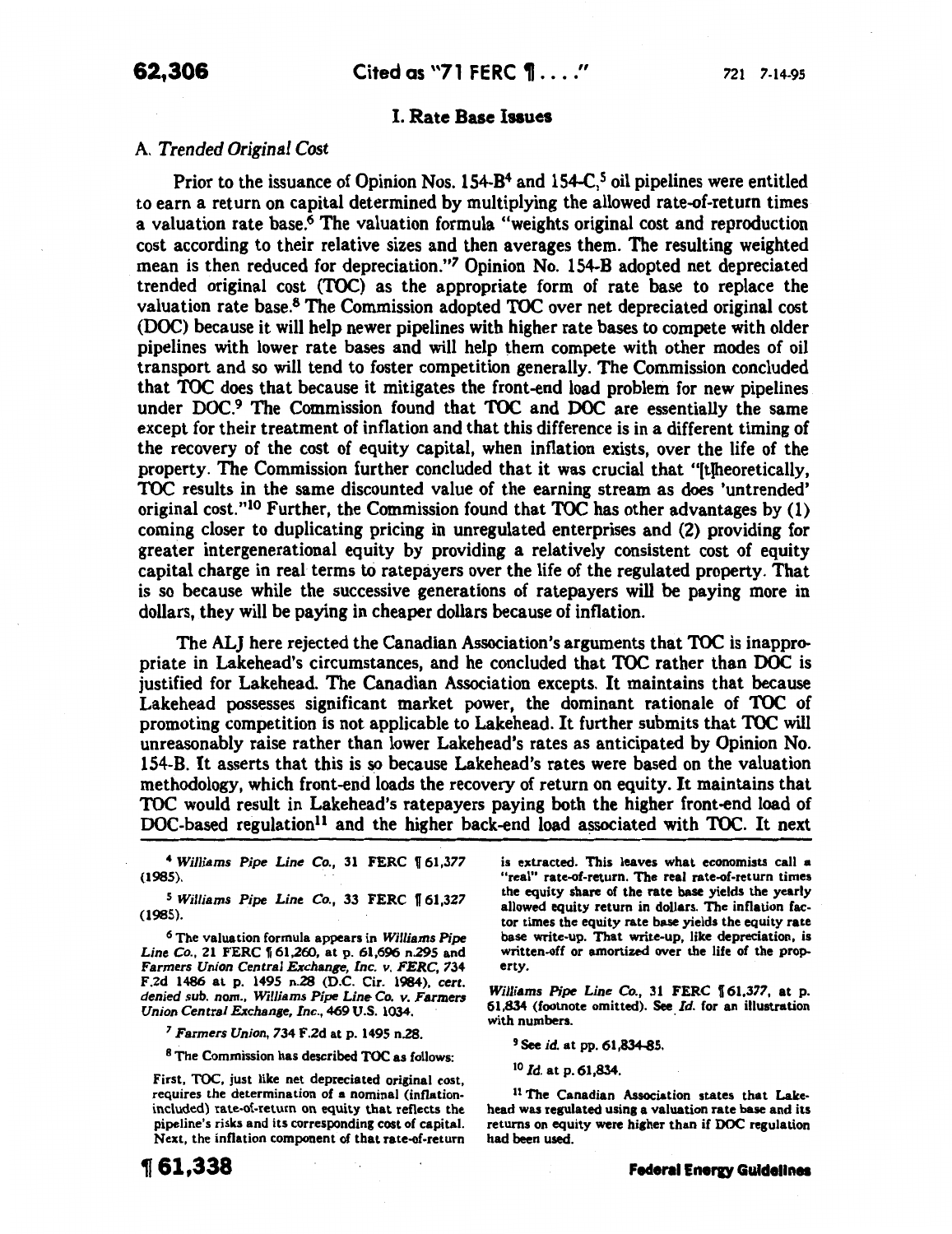contends that, contrary to Opinion No. 154-B's position, TOC does not produce intergenerational equity because Lakehead will overrecover its costs over its life owing to its past use of the valuation methodology and because TOC and DOC produce equal present value returns only under certain rarely justified assumptions.<sup>12</sup> It also avers that those faulty presumptions also underlie the assumption that TOC emulates freemarket pricing. It finally maintains that TOC by resulting in higher rates than DOC in later years when production costs are rising will tend to promote the premature abandonment of Western Canadian production.

Lakehead responds that "the existing rule is that a pipeline that has market power receives TOC rather than the lighthanded regulation available if it lacks market . power."13 It cites *Kuparuk Transportation* Co.l4 in support of its view that TOC applies even when the pipeline has a transportation monopoly. It further replies that the Canadian Association argument regarding premature abandonment of Western Canadian oil reserves is speculative and discriminates against domestic production.

The Commission concludes that TOC, rather than DOC, is the appropriate form of rate base to use in determining the reasonableness of Lakehead's rates. The Canadian Association misapprehends both the rationale for TOC and the way that TOC will operate as compared to DOC. First, the Commission adopted TOC to stimulate future competition. It did not adopt TOC only for competitive markets. Rather, the Commission's policy for competitive markets is that pipelines that establish. that they lack significant market power are entitled to market-based rates in the relevant markets.<sup>15</sup>

Second, the Canadian Association is incorrect in its premise that TOC will raise rather than lower Lakehead's rates because, under valuation, equity return was frontend loaded. This is so because the Commission adopted TOC as a modern, viable precedent to replace valuation. Hence, the appropriate comparison is between TOC and DOC as they affect Lakehead's rates under its present rate base without regard to the use of the valuation rate base in the past. In that light, TOC will produce lower rates than DOC in TOC's early years because under TOC the inflation component of the equity return is capitalized into rate base rather than recovered in the return allowance.

Third, the Commission adheres to its prior position that over time there is no essential difference between TOC and DOC and that the only difference is in the timing of the recovery of the cost of equity capita1.16 Further, the Commission continues to believe that a present value analysis is an appropriate way to compare future earnings under TOC and DOC and that it is crucial that the present value of future earnings under TOC and DOC are the same.<sup>17</sup> The Canadian Association's criticism of the assumptions underlying the production of equal discounted value earning streams (present value) under TOC and DOC is that the assumptions are rarely justified. It points to the assumptions of a static rate base (one with no additions or

14 55 FERC | 61,122 (1991).

15 Revisions to Oil Pipeline Regulations pursuant to Energy Policy Act, Order No. 561, 58 Fed. Reg. 58785 (November 4, 1993), *FERC Statutes* and *Regulations* **1**[30,985 (1993), order on reh'g and clarification, Order No. 561-A, 59 Fed. Res. 40243 (August 8, 1994), FERC Statutes and Regulations § 31,000 (1994), *Buckeye Pipe Line Co.*, 53 FERC 161,473 (1991) and *Williams Pipe* Line Co., 68 FERC 1[61.136(1994). There is thus no reason to address the issue of whether Lakehead is a natural monopoly or possesses and exercises significant market power.

,  $\mathbf{A}$  ,  $\mathbf{A}$  ,  $\mathbf{A}$  ,  $\mathbf{A}$  ,  $\mathbf{A}$  ,  $\mathbf{A}$  ,  $\mathbf{A}$  ,  $\mathbf{A}$  ,  $\mathbf{A}$  ,  $\mathbf{A}$  ,  $\mathbf{A}$  ,  $\mathbf{A}$  ,  $\mathbf{A}$  ,  $\mathbf{A}$  ,  $\mathbf{A}$  ,  $\mathbf{A}$  ,  $\mathbf{A}$  ,  $\mathbf{A}$  ,  $\mathbf{A}$  ,  $\mathbf{A}$  ,

16 Ex. 131 at p. 8.

<sup>17</sup>*Id.* and Ex. 133.

<sup>12</sup> See *infra.* The present value of future earnings on an investment is determined by factoring in the time value of money through discounting at an appropriate rate of interest.

<sup>&</sup>lt;sup>13</sup> Brief Opposing Exceptions at p. 15.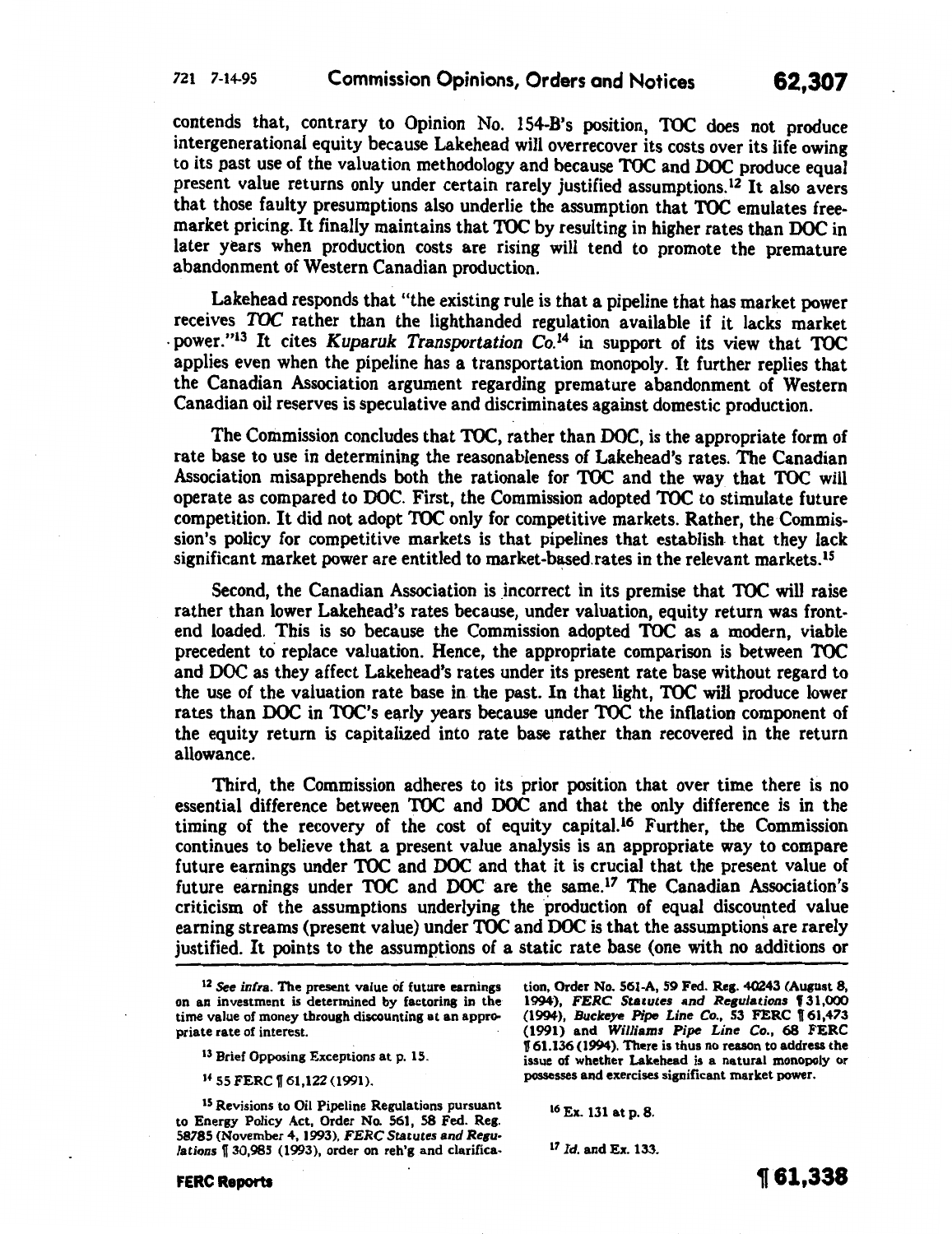$\mathbf{i}$ 

retirements), constant straight line depreciation, constant sales volumes, and inflation rates and other expenses which are either constant or increase only by the annual rate of inflation over the life of the project. The Commission rejects the Canadian Association's criticism.

It is necessary to use assumptions in order to perform a present value analysis. Further, it is self-evident that it is difficult to predict the future with respect to the various assumptions underlying a present value analysis. Hence, it is typical and reasonable to use constant assumptions. It is true that, as with any comparison of investments, assumptions underlying the analysis- may prove to be different from reality. However, a present value comparison is nonetheless an appropriate approach because whether future changes work to the advantage or disadvantage of a company under TOC or DOC is uncertain as that depends on the nature and timing of the changes.18 Indeed, this is true for ratemaking in general because the test year method assumes a rate of inflation, volumes, and expenses which may or may not prove accurate. Last, the Canadian Association has not suggested other assumptions or an alternative method for comparing TOC and DOC. Nor did the Canadian Association present any argument (other than its invalid valuation argument discussed above) to suggest that TOC will result in a higher present value of earnings than DOC.

Fourth, the Commission continues to believe that TOC will provide for better intergenerational equity by providing a relatively consistent cost of equity capital charge in real terms to ratepayers over the life of the property.19 Future ratepayers will pay more in dollars, but will be paying in cheaper dollars owing to inflation. As discussed above, the Canadian Association's arguments about past cost recoveries under valuation are irrelevant, and its arguments about the premises underlying the present value analysis are invalid. This also erodes its contention that TOC does not better emulate free-market pricing. $^{20}$ 

Last, the Commission sees no reason to reject TOC for Lakehead on the ground that it will tend to promote the premature abandonment of Western Canadian production because of higher transportation rates and lower net-backs to producers in later years. The Canadian Association's allegation of a mere tendency is not adequate to support even a prediction that TOC will promote abandonment of Western Canadian production. As the ALJ found, the "Lakehead system ... transports oil from a variety of fields, some newer than others."<sup>21</sup> It serves an entire supply basin rather than a limited number of production fields. In addition, assuming that in general oil production costs increase over time, there are other factors that affect producer netbacks, such as projected crude oil prices and projections of production costs and production profiles for Lakehead's shippers.22 The Canadian Association has not provided any of those projections. Last, "in real economic ternis, TOC tends to levelize [rates) over time, which means that current and future producers. bear the same relative cost burdens. "23 To conclude, the Canadian Association has presented no more than a mere possibility of the curbing of production, which is not a sufficient reason for denying TOC. In any event, where the discouraging of oil production is of sufficient

<sup>18</sup> For example, if in the second year the inflation rate declined from the assumed rate, TOC would produce a lower present value than that predicted.

19 Ex. 131 at p. 10.

, **61,338** 

base each year based on an appropriate inflation index. Ex. 131at p. 9.

21 65 FERC 1f 63,012, at p. 65,134.

Z2 Ex. 131 at p. 10.

<sup>23</sup>*Id.* 

<sup>20</sup>TOC better emulates free-market pricing by producing higher nominal returns and prices than DOC in a pipeline's later years and by adjusting rate

**Federal Energy Guidelines**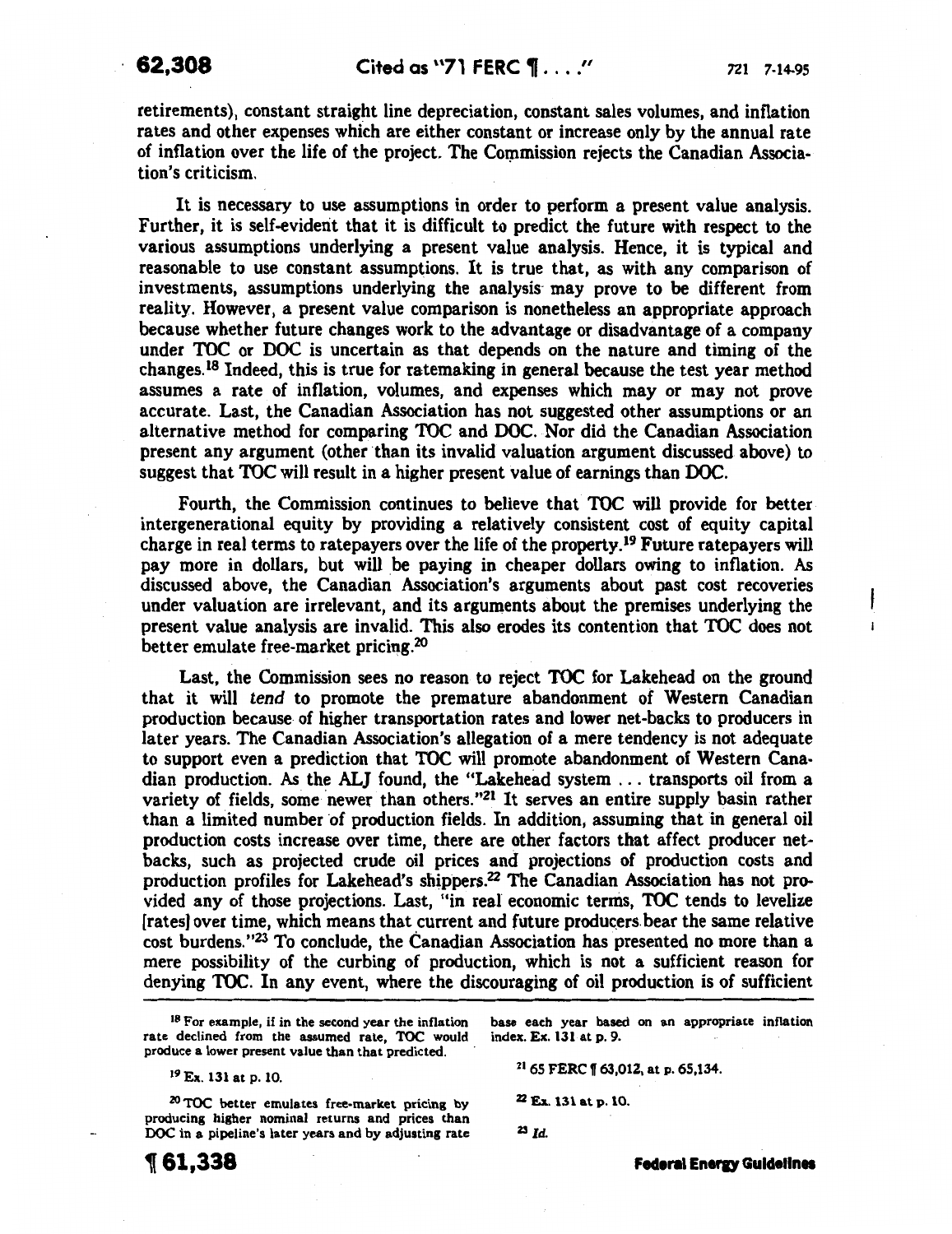## 721 7-14-95 Commission Opinions, Orders and Notices 62,309

11'61,338

concern, other approaches are available, such as the retention of TOC, coupled with a plant cost recovery method that front-end loads the recovery of plant cost.24

#### B. *Starting Rate Base*

In Opinion No. 154-B, the Commission adopted a starting or transition rate base in dollars for existing plant in order to "bridge the transition from valuation to TOC. "25 The starting rate base consists of the sum of a pipeline's debt ratio times book net depreciated original cost and the equity ratio times the reproduction cost portion of the valuation rate base depreciated by the same percentage as the book original cost rate base has been depreciated.26 Opinion No. 154-B stated that the formula was "fair in view of pipeline investor reliance on a rate base which has been adjusted for inflation, "27 and that it would "more closely approximate the TOC rate base that would have existed had the [Interstate Commerce Commission} not written-up debt [in the valuation formula} and will ensure that the equity holder does not benefit from the write-up of debt financed assets."<sup>28</sup> However, the Commission also stated that a participant in an oil pipeline rate case may attempt to prove that a particular pipeline is not entitled to the starting rate base. In Opinion No. 154-C, the Commission stated that "Opinion No. 154-B permitted participants challenging the starting rate base to prove that investors had not relied upon the previous rate base method."29 The Commission added that evidence of earnings in past years higher than those allowed under valuation is "one avenue for participants to pursue in showing that a pipeline was not relying on future earnings under the valuation methodology." $30$  Such a showing would "require the pipeline to come forward with evidence of its reliance."31

The ALJ rejected the Canadian Association's argument that Lakehead is not entitled to a starting rate base. He first found that the Canadian Association had proved that Lakehead's past year earnings were higher than those (eight percent) allowed under valuation. He then concluded that Lakehead had nonetheless successfully proved long-term investor reliance on valuation. He stated:

In light of IPL's [Lakehead's parent, Interprovincial Pipe Line, Inc.] awareness of the regulatory standards applied to Lakehead, Lakehead's long-term use of valuation and the Commission's and ICC's examinations. of Lakehead's rates without a finding that its use of valuation was unjust and unreasonable, Lakehead proved that IPL reasonably relied on Lakehead's use of valuation until 1983.<sup>32</sup>

Lakehead maintains that the ALJ erred in stating that the Canadian Association proved that Lakehead's actual returns for certain years between 1983 and 1990 exceeded eight percent on valuation because of several errors in the evidence supporting that conclusion. It further argues that, even if accurate, the evidence was irrelevant because the pertinent period is prior to the adoption of the starting rate base in June

| <sup>24</sup> E.g., Kuparuk Transportation Co., 55 FERC<br>161,127, at pp. 61,380-81 (1991). (The Commission<br>permitted, on agreement of the parties, the use of<br>unit-of-throughput depreciation where there were a<br>limited number of fields. | $R = net$ depreciated reproduction cost      |
|-------------------------------------------------------------------------------------------------------------------------------------------------------------------------------------------------------------------------------------------------------|----------------------------------------------|
|                                                                                                                                                                                                                                                       | e = ratio of equity to total capitalization  |
|                                                                                                                                                                                                                                                       | <sup>27</sup> 31 FERC 161,377; at p. 61,836. |
| $^{25}$ Id. at p. 61,833.                                                                                                                                                                                                                             | $28$ Id.                                     |
| <sup>26</sup> The formula is:                                                                                                                                                                                                                         | 29 33 FERC   61,327, at p. 61,641.           |
| $SRB = O(1-e) + R(e)$ .<br>Where:                                                                                                                                                                                                                     | $30$ $\mathbf{Id}$ .                         |
| $SRB = starting rate base$                                                                                                                                                                                                                            | $31$ Id.                                     |
| $O =$ book net depreciated original cost                                                                                                                                                                                                              | <sup>32</sup> 65 FERC [63,021, at p. 65,136. |

FERC Reports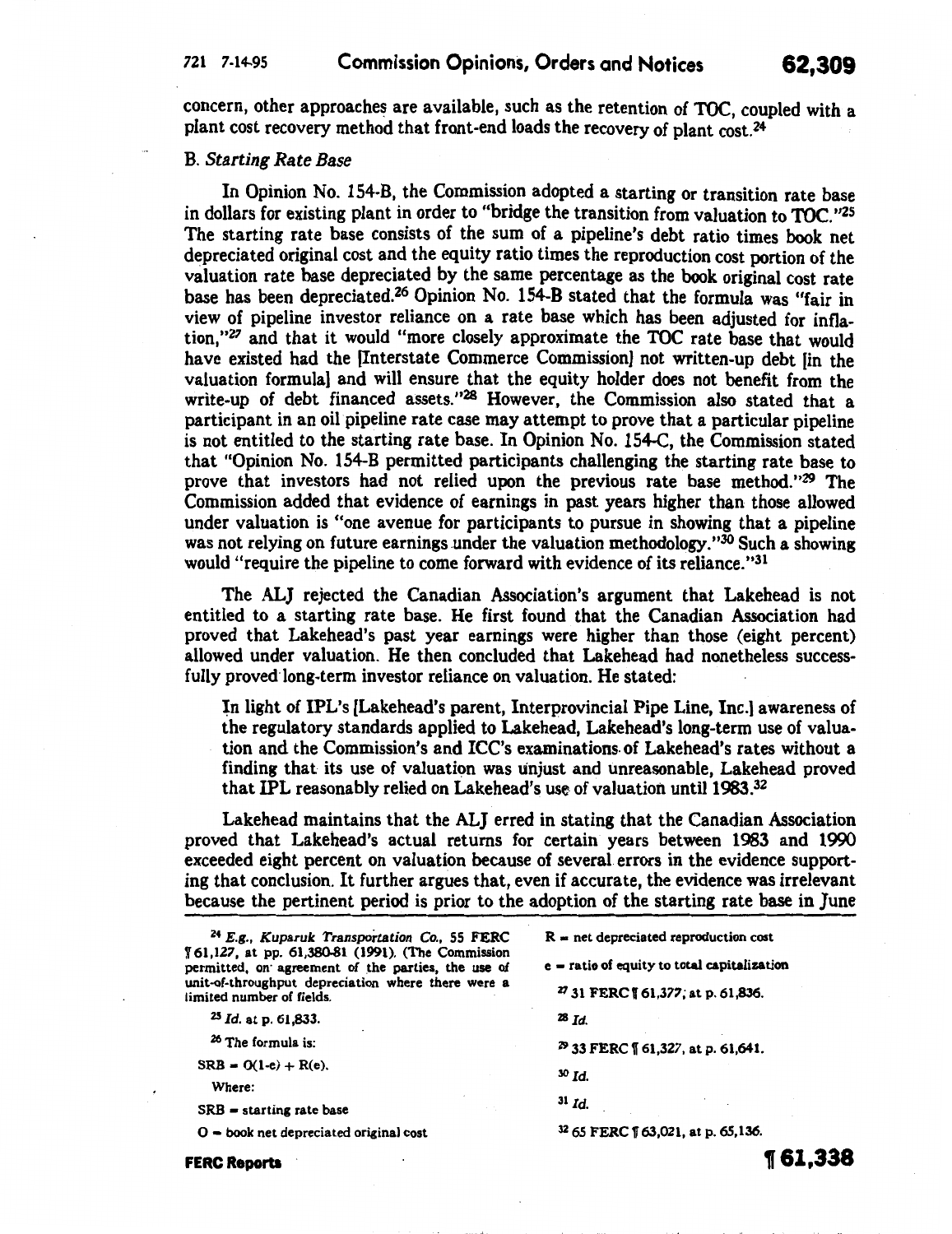1985, not after. It adds that, even if the returns for 1983-1985 are accurate, they cannot be taken as proving lack of investor reliance on valuation because, at that time, its earnings were governed by Opinion No. 154. It further submits that the Canadian Association was unable to show excessive returns during the period prior to Opinion No. 154. It concludes that the Canadian Association's argument should be dismissed for a failure to carry its threshold burden of proof.

The Canadian Association maintains that the ALJ erred in his understanding of what Opinion No. 154-B meant by reliance and in finding that Lakehead's investors did rely on valuation. The Canadian Association submits that reliance "consists of a commitment of capital that is dependent on the future recovery of deferred earning,"33 and not on the AL]'s factors quoted above. It adds that the reliance rationale as defined by the ALJ was specifically rejected in *Farmers Union,* which also prohibited investor reliance in any sense from justifying the starting rate base. Next, it asserts that Lakehead's investors have not relied on the valuation methodology's deferred earnings in the sense of a specific dependence on valuation for realization of an expected benefit rather than reliance in the sense of mere expectation created by the use of valuation. In support, it refers to Opinion No. 154-C, where the Commission stated that "evidence of such earnings [higher than allowed under valuation] ... is clearly one avenue for participants to pursue in showing that a pipeline was not relying on future earnings under the valuation methodology."34 It further maintains that the AL}'s standards are so universal that they render the reliance exceptions meaningless. It concludes here that "the 'reliance' that Lakehead must maintain in order to receive [a starting rate base] is a commitment of capital under circumstances in which realization of full return is dependent on the deferred earnings provided by [the] valuation rate base."35

The Canadian Association then asserts that Lakehead's excessive earnings show that there was no reliance. It refers to Lakehead's historic returns on invested equity of approximately 50 percent, to its earniftgs of approximately 25 percent on the inflated equity component of the valuation rate base, and to earnings of 7 to 10 percent on the valuation rate base as indicating no reliance on deferred future earnings. It emphasizes the historic returns in excess of 50 percent on equity as significantly exceeding the returns that Lakehead would have been entitled to under original cost and even those it was presumably entitled to under valuation. Last, it argues that Lakehead has allegedly had a transition in the seven years it has had to restructure its investments.

Lakehead responds that the Canadian Association has misapplied *Farmers Union* , which only told the Commission that it need not consider reliance, not that it could not consider reliance. It further responds that starting rate bases are appropriate as a general matter and not as a narrow exception available only under special circumstances. It next states that it disagrees with the Canadian Association's definition of reliance as dependence on deferred earnings rather than the expectation of continued benefits from valuation, which was what investors assumed. It adds that, under either definition, Lakehead's investors relied on and expected the continuation of valuation or some recognition of current value in rate base in making their well-informed investment decisions.

<sup>33</sup> Brief on Exceptions at p. 51.

<sup>35</sup>*Id.* ·at p. 64.

<sup>34</sup>*Id.* at p. 62, *quoting,* 33 FERC f 61,327, at p. 61,641.

161,338

**Federal Energy Quidelines**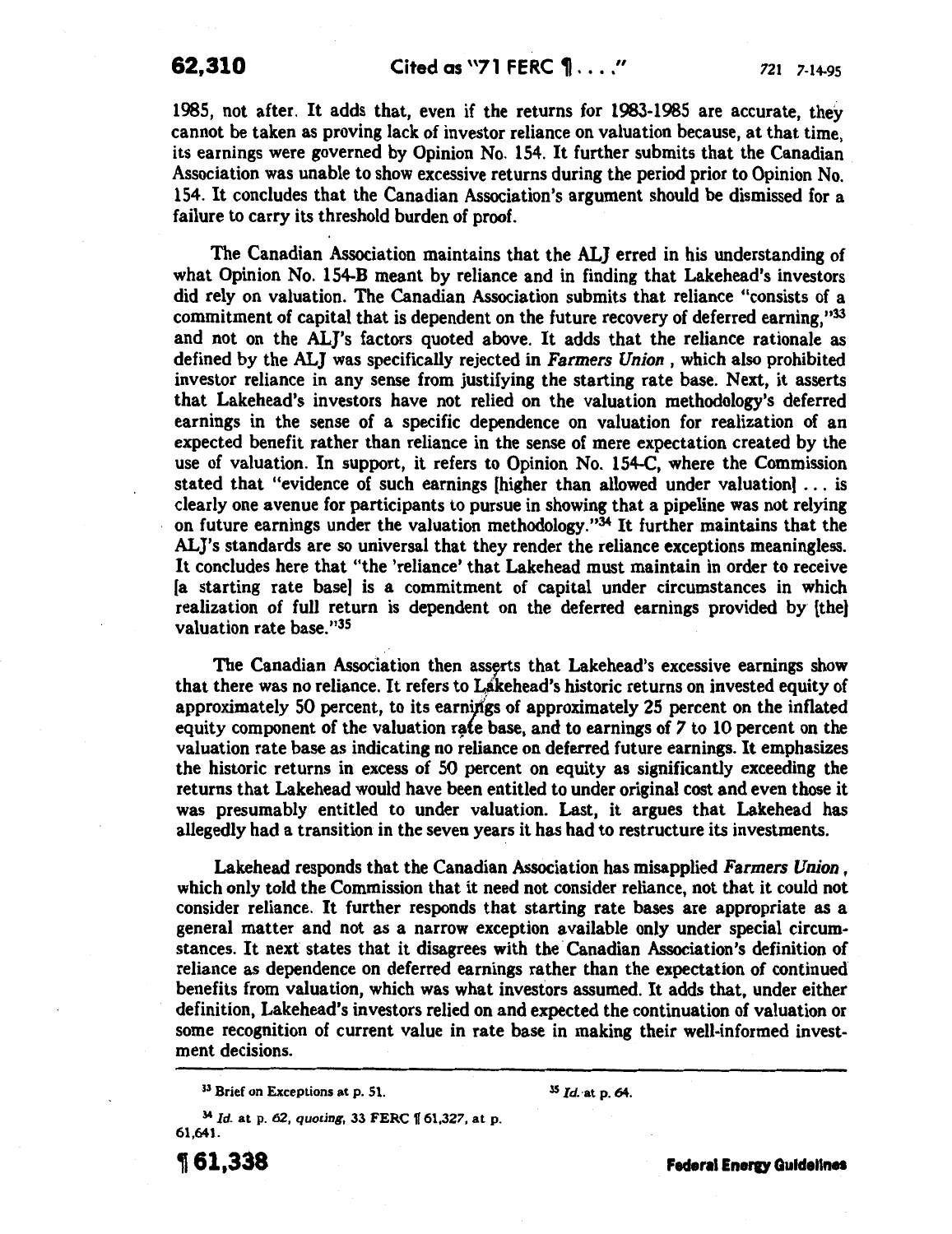Lakehead further submits that its investors were deferring earnings under valuation and, therefore, depended on recovering those earnings at a later date. It maintains that deferred earning are inherent under the valuation methodology because valuation automatically stores a portion of the company's earnings in rate base. Lakehead further responds that it did not earn excessive earnings as argued by the Canadian Association, whose numbers are irrelevant and do not pertain to the period prior to the issuance of Opinion No. 154-B on June 28, 1985. It adds that the Canadian Association is essentially arguing that the Commission should make up for allegedly inflated returns in the past by denying Lakehead the starting rate base today and that this action would constitute the purest form of impermissible retroactive ratemaking, since its sole purpose would be to affect the evaluation of rates for a subsequent period. It adds that the fact its rates were in effect without change from 1983 to 1992 virtually provides a finding that those rates did not generate excessive returns because they are presumptively fair and reasonable and, more important, were deemed just and reasonable by the Energy Policy Act of 1992.

Lakehead next attacks the Canadian Association's analysis of its returns-approximately 50 percent on invested equity, 25 percent on the "inflated" equity component of the valuation rate base, and *7* to 10 percent on the valuation rate base. Lakehead maintains that the 25 percent return on the equity component of the valuation rate base is not supported by the record but was obtained from withdrawn original exhibit 220.36 It adds that the revised exhibit 220 contains many flaws but, in any event, returns between 7.05 and 9.8 percent on valuation do not prove rates far in excess of the eight percent valuation standard. It further submits, with respect to the 50 percent earnings on invested equity that any calculation of returns from an accounting standpoint is completely irrelevant.

This is the Commission's first opportunity to address the starting rate base issue since the issuance of Opinion Nos. 154-B and 154-C. First, Lakehead is presumptively entitled to the starting rate base adopted in Opinion No. 154-B for the reasons there given. Hence, the burden was on the Canadian Association to rebut that presumption and thus shift the burden of proof to Lakehead to justify its entitlement to a starting rate base. The Commission's approach will not result in retroactive ratemaking if a starting rate base as adopted in Opinion No. 154-B is denied, because there is no right to a particular rate base.<sup>37</sup> Nor does the fact that Lakehead's rates were in effect from 1983 to 1992 provide any sort of presumption with respect to its entitlement to a starting rate base because those rates were not adjudicated. In addition, the Energy Policy Act of 1992, in deeming rates just and reasonable, did not adopt starting just and reasonable rate bases for pipelines in connection with challenges to rates to be adjudicated under the guidelines of Opinion No. 154-B.

The Commission will now address the Canadian Association's challenge to Lakehead's starting rate base. Opinion No. 154-C set forth as one avenue for showing no reliance on future earnings under a valuation rate base, the existence of earnings in past years higher than those allowed under valuation. The Commission agrees with Lakehead that the Canadian Association has not met its burden under that avenue.<sup>38</sup> This is because Lakehead's actual earnings on valuation of 9.3 percent in 1983 and 9.8

38 The Canadian Association also maintains that Lakehead's rate filing was made because of the higher financial obligations assumed by Lakehead when it was restructured from a corporation to a limited partnership. The Canadian Association argues, therefore,

FERC Reports

' t' ~ « ' I j o ' I j j I •• '

<sup>36</sup> Lakehead's motion to strike designated portions of the Canadian Association's brief opposing exceptions is denied and its alternative for leave to reply is granted.

<sup>37</sup> Farmers Union II at p. 1517.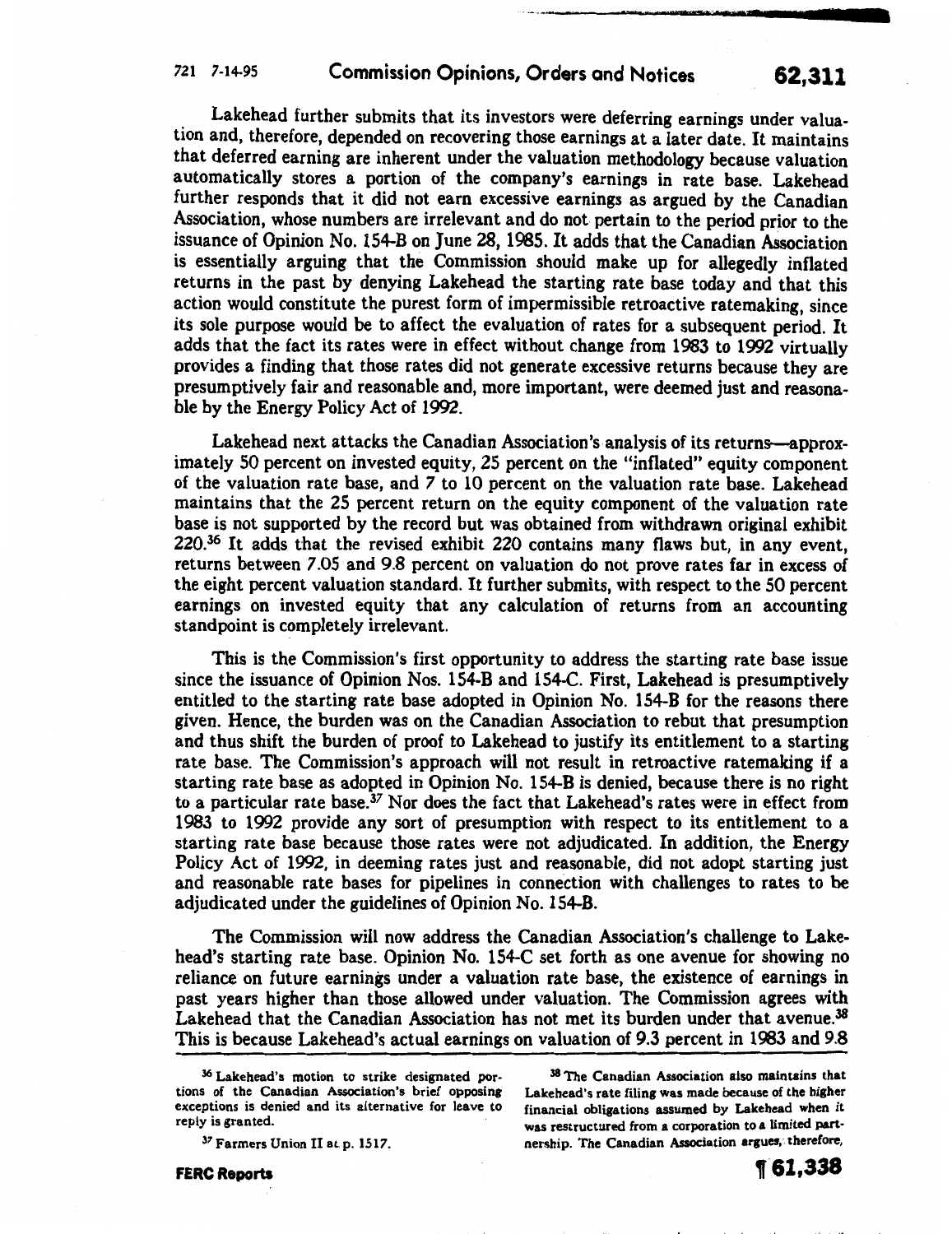**62,312** Cited as "71 FERC  $\mathbf{P}$ ...." 721 7-14-95

percent in 1984 are not so much higher than allowed earnings of eight percent so as to rebut the presumption of entitlement to a starting rate base.<sup>39</sup> In addition, the Commission does not find relevant the data about Lakehead's earnings on its equity capital. This is because that data is nothing more than the earnings on valuation adjusted to reflect earnings from an accounting standpoint as earnings on equity capital. This data thus provides no additional pertinent information beyond that provided by earnings on valuation. To conclude, the Canadian Association has not shown that Lakehead is not entitled to a starting rate base.

Lakehead also claims that, under the Agreement between the Government of the United States and the Government of Canada Concerning Transit Pipelines ("Transit Pipeline Treaty"),40 it, as a transit pipeline, must be subject to the same Opinion No. 154-B methodology applied to all other United States oil pipelines. It refers to Article IV of the Transit Pipeline Treaty, which provides that a transit pipeline will be "subject to regulations by the appropriate governmental authorities having jurisdiction over such Transit Pipeline *in the same manner as for any other pipelines...* with respect to... rates, tolls, tariffs, and financial regulations relating to pipelines...." and that: "All regulations imposed under Paragraph 1 [quoted above) shall be just and reasonable, *and shall always, under substantially similar circumstances with respect to all hydrocarbons transmitted in similar pipelines,* other than intra-provincial and intrastate pipelines, *be applied equally to all persons and in the same manner.'141* Lakehead is correct that the Commission must apply its Opinion No. 154-B methodology in the same manner for all oil pipelines. However, the Opinion No. 154-B methodology includes the right to challenge the starting rate base of all oil pipelines. Hence, the Commission is applying it equally and in the same manner to all oil pipelines.42

## II. Cost of Service Issues

#### A. *Test Year*

As stated above, the present case involves Lakehead's rates for the locked-in period from May 3, 1992 through July 5, 1993. The ALJ adopted two test year periods. The first is the year 1992 for Lakehead's rates from May 3, 1992 through December 31, 1992. The second is April 1, 1992 through March 31, 1993. for Lakehead's rates from January 1, 1993 through July 5, 1993. The ALJ concluded that the Canadian Association did not provide "any reason why Lakehead's proposed test period and throughput for the locked-in period January 1, 1993. through July 5, 1993 are not just and reasonable"43 and added that:

The April 1, 1992 through March \_31, 1993 data "is. representative of the most current period that the rates have been in effect when the stipulation was

#### (Footnote Continued)

that a return based on the Opinion No. 154-B method is, in effect, an improper acquisition adjustment. In short, Lakehead's motive for filing for a rate increase is of no moment to whether it is entitled to that increase under the just and reasonable standard, including its entitlement to a starting rate base which is not, in any way, an acquisition adjustment. Rather, it results from the shift from a valuation rate base to a TOC rate base. Last, Lakehead has not sought an acquisition adjustment in connection with its restructuring.

39 There is thus no need to determine whether the Canadian Association's calculations are inaccurate as claimed by Lakehead. In addition, Lakehead's earnings on vaiuation from 1985 through 1990 were actually lower and range from 8.9 percent (1985) to ?.OS percent (1990). 60 FERC f 63,021, at p. 65,135.

. 40 TIAS No. 8720,28 U.S.T. ?449.

<sup>41</sup> 28 U.S.T. at pp. 7454-55 (emphasis provided by Lakehead).

42 Of course, the Transit Pipeline Treaty similarly does not prevent challenges to Lakehead's rates because of other issues, such as its income tax allowance, discussed infra.

43 65 FERC f 63,021, at p. 65,131.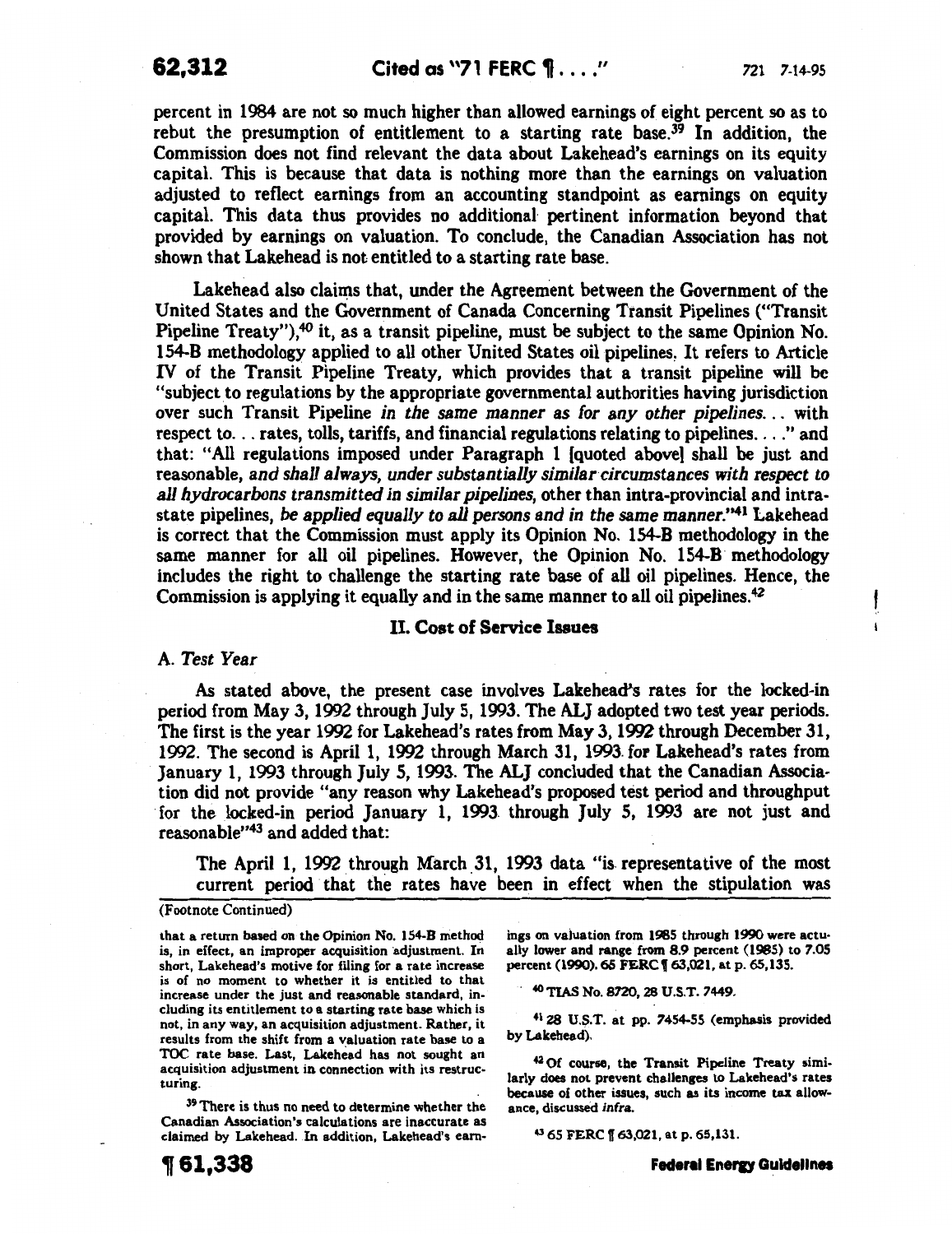developed. Since throughput was lower and operating expenses were higher during this period than during the year 1992, it is appropriate that the more recent rates reflect this more recent data."<sup>44</sup>

He further stated that "Lakehead's use of different data to evaluate rates for separate periods is not *per se* unjust and unreasonable."<sup>45</sup>

The Canadian Association excepts. It maintains that the ALJ has not justified the use of post test year data under Commission precedent<sup>46</sup> and that the ALJ's throughput and expense rationale provides no basis for using data after 1992.<sup>47</sup> It submits that the AL]'s reliance on *Kuparuk* is misplaced in that it involved a radical increase in throughput from 85 million bbl to over 100 million bbl and a choice of a base or test year; not use of data outside of the test year.<sup>48</sup>

Lakehead responds that the Canadian Association has relied on the erroneous premise that the Commission's gas and electric test year standards apply to oil pipelines and, that, rather than creating a moving target, the use of 1993 data ensured that the most accurate available data was used, and that this comports with the Commission *Kuparuk* decision.

The Commission concludes that it was appropriate in this case for the ALJ to use two test years. First, at the time of the Initial Decision, the Commission had no policy with respect to oil pipeline test years.<sup>49</sup> Second, the Commission's gas and public utility precedents were not controlling. In fact, they could produce different test years. 50 The AL]'s task was to fashion an appropriate test year approach for this proceeding. Third, the ALJ did not use data outside the test year. Rather, he used two test years. Fourth, the ALJ's use of April 1, 1992 through March 31, 1993 data was reasonable because that was the most accurate data available. The Canadian Association's complaint is that it does not like the result produced by that data. It does not question the data's accuracy. Hence, it has not been harmed in presenting its case.

#### B. *Expenses*

## 1. *Tax Expense*

In determining a pipeline's cost-of-service, the Commission includes an allowance for state and federal income taxes based on corporate income tax rates. This ensures that the pipeline will have the opportunity to earn its allowed after tax return on equity. Lakehead, however, is a limited partnership, which does not pay income taxes. Rather, the taxes are paid by the partnership's partners. The ALJ concluded that, nonetheless, Lakehead is entitled to a tax allowance based on the corporate income tax rate. He relied on several Commission precedents to that effect,<sup>51</sup> and he rejected the Canadian Association's contention that those cases are distinguishable because Lakehead's unitholders (holders of limited partnership interests) include individual investors, as well as corporate partners.

<sup>44</sup>*Id.,* quoting Ex. 125 at p. 4. The stipulation was between Lakehead and the Commission staff.

45 *Id., citing, Kuparuk Transportation* Co., 55 FERC 161,122, at p. 61,383 (1991).

46 *Citing, Pacific* Gas & *Electric* Co., 53 FERC 1r 61,146, at p. 61,520 (1990).

<sup>47</sup> *Citing, Arkansas Louisiana Gas Co.*, 22 FERC 51 65 FERC 163,021, at p. 65,138, *citing, e.g.*, 161,125 (1983).

48 55 FERC 161,122, at p. 61,383 n.93.

49 The Commission has now adopted a test period for oil pipelines effective January 1, 1995. 18 C.F.R. §346.2(&).

*SO* Compare 18 C.F.R. § 154.63(e)(2)(gas) and 18 C.F.R. § 35.13(d) (public utility).

Pelican Interstate Gas System, 29 FERC **f** 61,062, at p. 61,135 (1984).

FERC Reports **1f**  $\blacksquare$  **1.338** 

' t I \*' ' '\*'I J , I fl I ~ <sup>I</sup>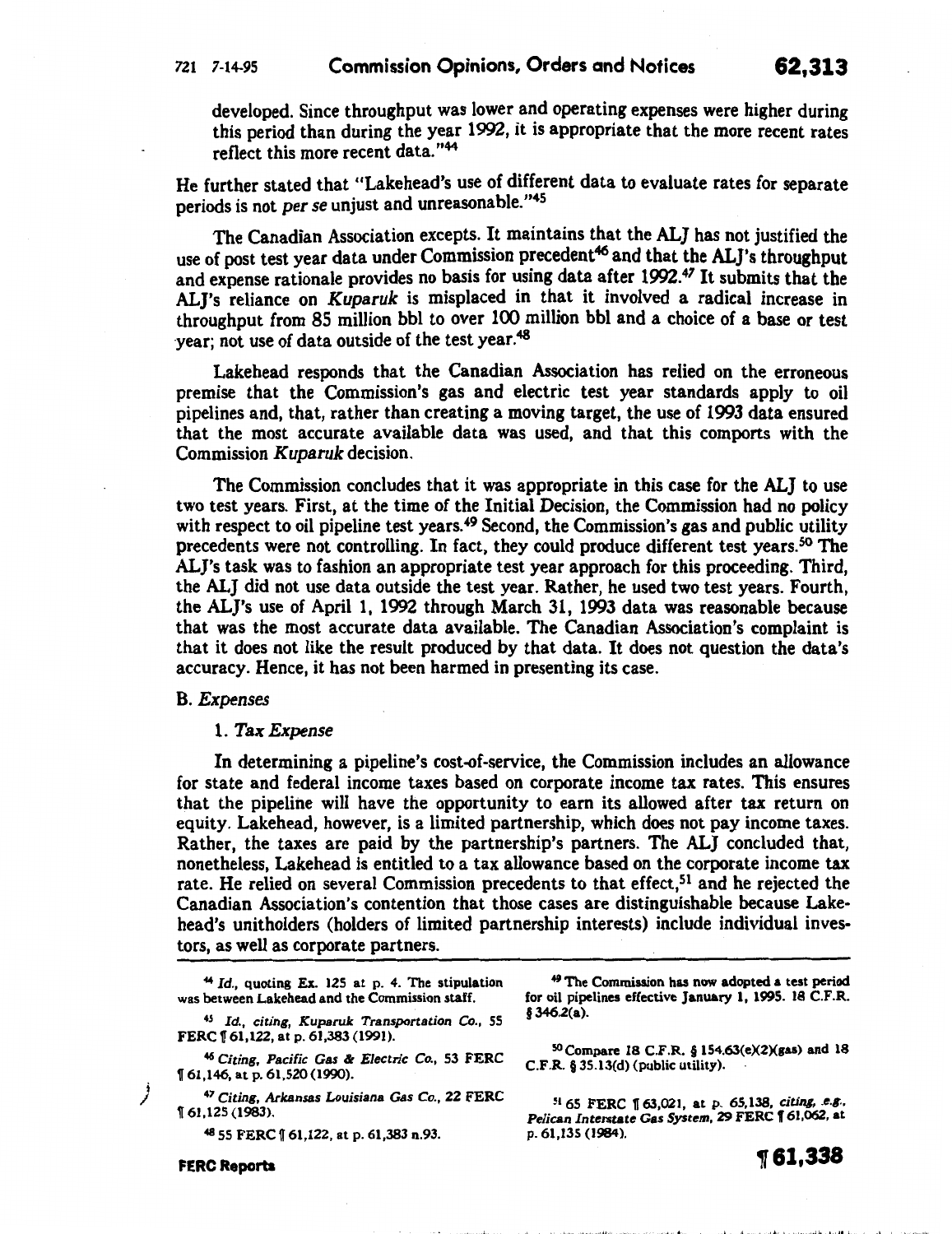The Canadian Association excepts to the ALJ's decision. It maintains that because Lakehead is a widely held limited partnership, a tax allowance in effect increases its equity return in excess of the after-tax return that would be achieved if Lakehead were a corporation. It asserts that this is because Lakehead will never have to pay those corporate taxes which thus redound to the equity owner. It adds that Lakehead has eliminated one-tier of taxes, the corporate tier.

Lakehead responds that it is well-settled Commission policy to allow a nontaxpaying partnership a tax allowance in its cost-of-service. It submits that this policy should apply whether or not the partners are corporations. It adds that the Canadian Association has provided no reason for deviating from the long-standing stand-alone tax policy, which, if done, would adversely affect the value of limited partnerships. It further maintains that ratepayers are paying no more than if Lakehead had reorganized as a corporation. It criticizes the Canadian Association's contention that unitholders will receive more money on the ground that they did not look at the ultimate tax bill generated from Lakehead's operations as compared to the ultimate tax bill of any other pipeline throughout the ownership chain. It further avers that it is an incorrect premise to assume that partnerships and their owners will always pay less in overall taxes than comparable corporations and their shareholders. It also maintains the Canadian Association has ignored Lakehead's "curative allocation" whereby Lakehead's general corporate partner bears more than its partnership interest in taxes.<sup>52</sup> Lakehead also refers to the complications in determining actual taxes paid for its publicly traded units and the possible undesirable rate swings caused by this tax allowance treatment in lieu of the corporate tax rate.

Under cost-of-service ratemaking principles, a regulated company is entitled to rates that yield sufficient revenue to cover its appropriate costs, including state and federal income taxes and a specified return on capital. The income tax allowance is no different from the allowance for any other cost. When the regulated entity is organized as a corporation, its revenues are taxed at the corporate tax rate and the earnings of the owners (shareholders) of the corporation are then taxed on dividends at their particular rates. Because the corporate tax is an extra layer of taxation, the Commission includes an element for the corporate taxes in the cost-of-service to ensure that the regulated entity has the opportunity to earn its allowed return on equity. However, there is no allowance for the taxes paid by the owners of the corporation. If the Commission were to allow excessive or deficient cost allowances, including the tax allowance, this would distort the regulated entity's opportunity to earn its return on equity either to its benefit or detriment with the opposite result to its ratepayers. That is, a regulated entity is entitled to an allowance to cover its costs, including taxes, which are actually incurred. 53

The issue in this proceeding is whether a limited partnership should receive an income tax allowance in its cost-of-service. The Commission first concludes that Lakehead is entitled to an income tax allowance with respect to income attributable to its corporate partners. This accords with current Commission policy.54 When partner-

**,61,338** 

Items Reflecting Timing Differences in the Recogni· tion of Expenses or Revenues for Ratemaking and Income Tax Purposes, Order No. 144, *FERC Statutes and Regulations, Regulations Preambles 1977-1981,*   $\sqrt{30.254}$  (1981).

<sup>54</sup>*E.gs., Pelican Interstate Gas System,* 29 FERC <sup>~</sup>61,062, at p. 61,135 (1984) and *Riverside Pipeline* 

<sup>52</sup> Lakehead states that, in 1992, \$46 million out of its \$71 million in taxable income was attributed to its general corporate partner with less than a 20 percent ownership interest.

 $53$  A regulated entity cannot collect through the tax component of its cost of service an amount greater than its actual tax liability. See Generally, Regulations Implementing Tax Normalization for Certain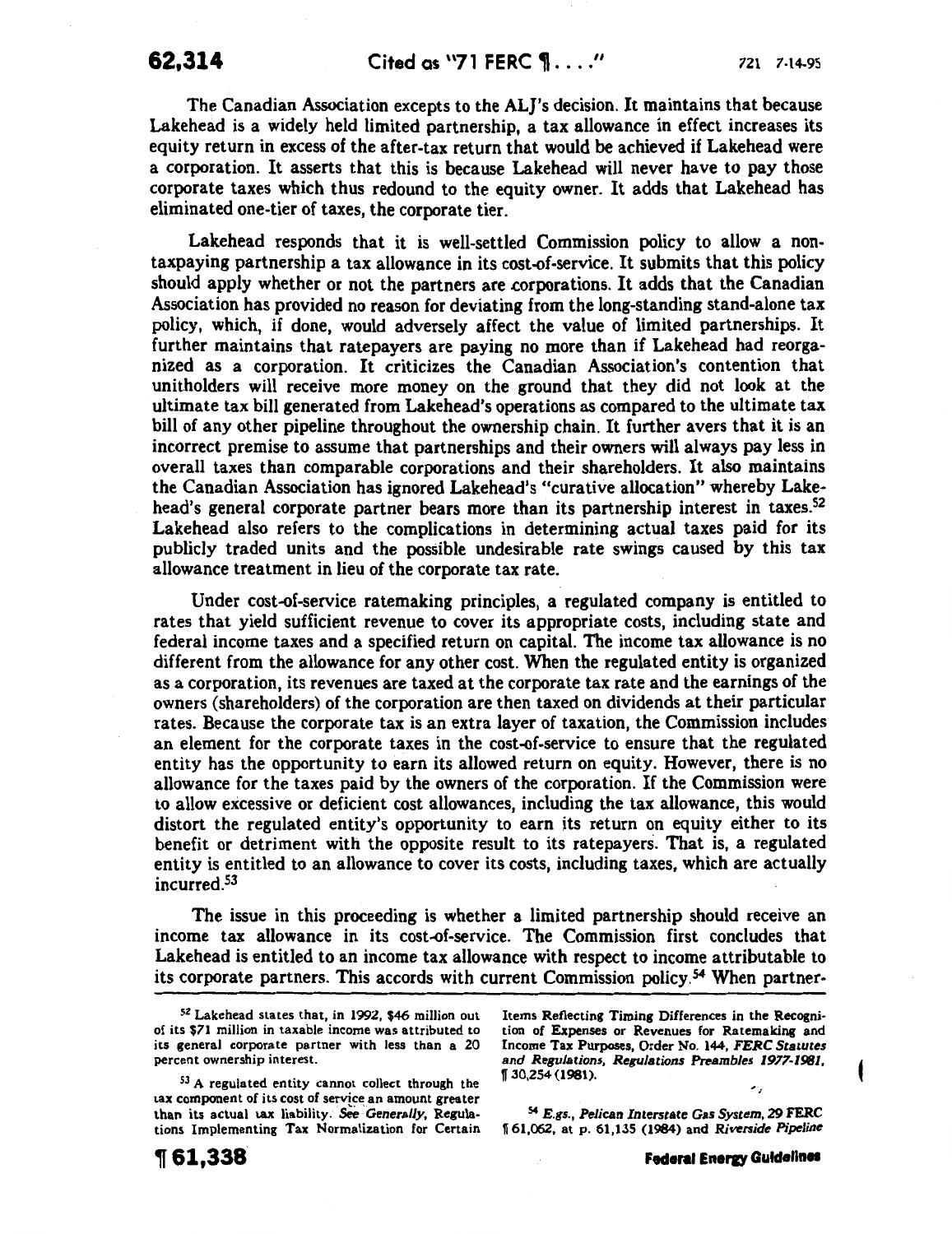## 721 7-14-95 Commission Opinions, Orders and Notices **62,315**

ship interests are held by corporations, the partnership is entitled to a tax allowance in its cost-of-service for those corporate interests because the tax cost will be passed on to the corporate owners who must pay corporate income taxes on their allocated share of income directly on their tax returns. The partnership is in essence a division of each of its corporate partners because the partnership functions as a conduit for income tax purposes.

However, the Commission concludes that Lakehead should not receive an income tax allowance with respect to income attributable to the limited partnership interests held by individuals.<sup>55</sup> This is because those individuals do not pay a corporate income tax. Since there is no corporate income tax paid, there should be no corporate income tax allowance built into Lakehead's rates with respect to income attributable to individual limited partners. This comports with the principle that there should not be an element in the cost-of-service to cover costs that are not incurred.

The individual limited partners are entitled to an after tax return "commensurate with returns on investments in other enterprises having corresponding risks."<sup>56</sup> If Lakehead were to receive a corporate tax allowance with respect to individual limited partners, Lakehead and those investors would be earning an after tax return on equity in excess of that to which they are entitled for Lakehead's risks. For example, if Lakehead were entitled to a return on equity of 10 percent on a rate base of \$1000, its return on equity would be \$100.<sup>57</sup> If it received an income tax allowance of \$54, its total return and taxes would be \$154. If it paid a corporate tax of 35 percent, it would retain \$100 and earn its 10 percent. However, if there were no corporate income tax on the \$154, it would retain \$154 and earn 15.40 percent on its investment. 58 This would overcompensate Lakehead for its risk. It is true that Lakehead's individual limited partners will pay income taxes on their share of partnership income. However, with respect to those partners, the corporate level of income tax has been avoided and no tax allowance is needed to ensure that the partnership has the opportunity to earn its allowed return on equity.

## 2. *Hydrostatic Testing Expense*

Lakehead's cost-of-service includes hydrostatic testing expenses, 59 which it seeks to amortize over a period of three years. It instituted testing as a result of an oil spill on Line 3 in 1991 and a Consent Decree with the Department of Transportation, Office of Pipeline Safety. It tested approximately 70 percent of Line 3 in 1991 and the remainder in 1992. It then started multiyear testing on Lines 2 and 5 to last through 1996. The ALJ concluded that Lakehead is entitled to recover those expenses, but he adopted an amortization period of five years. He found that Lakehead's hydrostatic testing was prudent in light of two past spills and the age of its system and that a relatively brief amortization period was warranted because near-term future customers

#### (Footnote Continued)

*Company, L.P., 48 FERC 161,309, at p. 62,017* (1989).

55 This is the first time that the Commission's policy about the income tax allowance for a limited partnership has been adjudicated with respect to limited partnership interests held by individuals.

S6 *FPC v. Hope Natural* Gas Co., 320 U.S. 591, 603 (1942).

 $57$  For convenience, the example assumes a 100 percent equity capital structure.

FERC Reports

Ť

<sup>58</sup>For convenience, the example assumes that the partnership consists solely of individuals.

59 As described by the ALJ, "[h)ydrostatic testing [to search for leaks) involves filling the line with water, which is then elevated to a test pressure higher than the intended operating pressure. If the line endures this higher pressure for the specified period of time without failing it has been successfully tested." 65 FERC 1[63,021, at p. 65,139 n.25.

III ' In Financial and a state of the state of the state of the state of the state of the state of the state of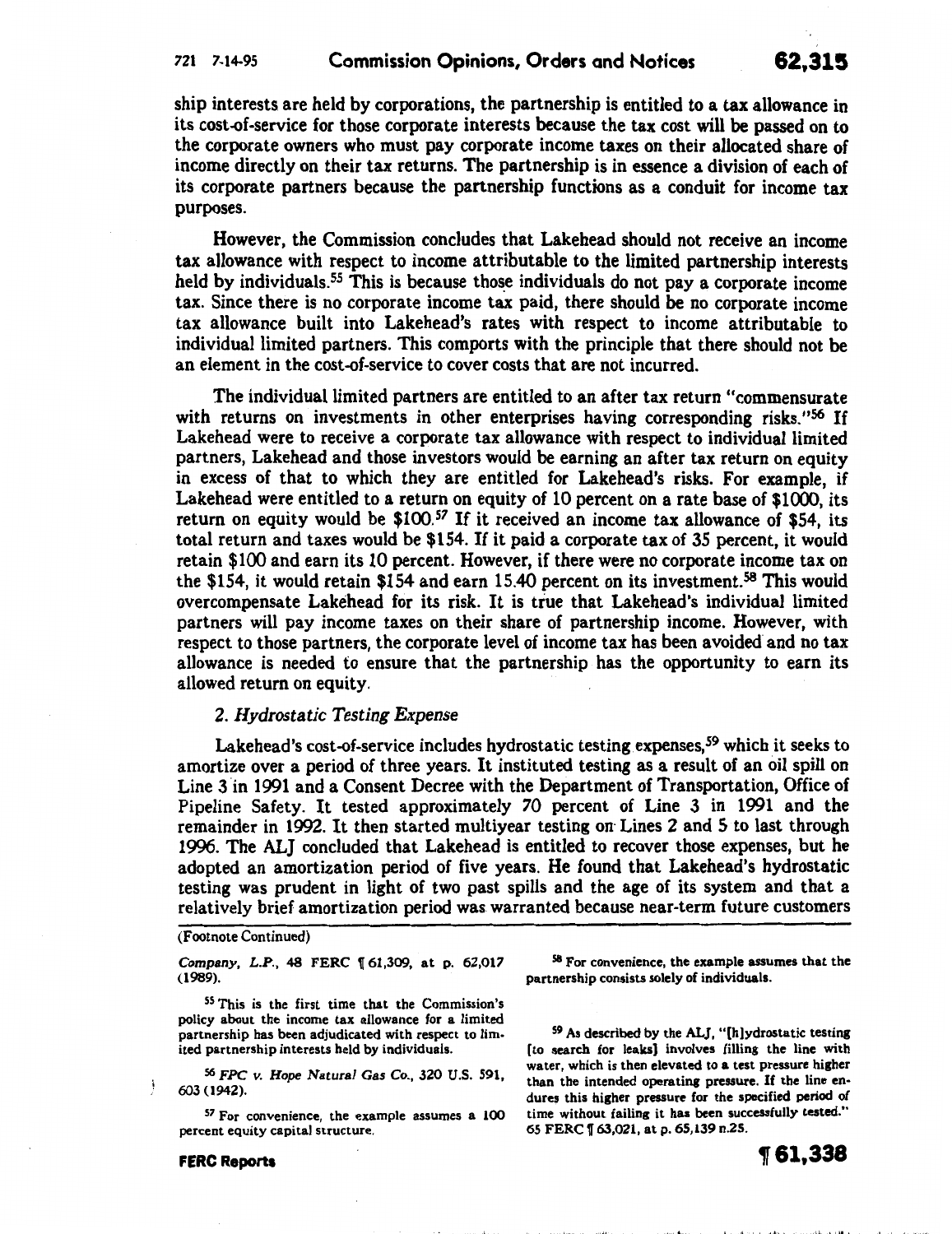benefit from hydrostatic testing and more distant future ratepayers may not have been using the Lakehead system when the two spills occurred.

The Canadian Association excepts to the inclusion of hydrostatic testing costs, which it argues are non-recurring owing to anomalous circumstances, as opposed to costs characterized as the result of normal practice. Both the Canadian Association and Lakehead except to the five-year amortization period.

The Canadian Association first maintains it is inappropriate for Lakehead to recover retroactively the hydrostatic testing costs incurred in 1991 with respect to the 1991 oil spill (Line 3) given the level of Lakehead's returns. It also submits that its costs associated with its testing (1991 and 1992) on Line 3 and its multi-year testing of Lines 2 and 5 are anomalous, non-recurring expenses. It maintains that a five-year amortization period is a windfall because the expense stays in rates unless it is removed at the end of the period, and recommends a 15-year period because it better reflects the frequency of testing in that it is not continually testing each line.

Lakehead argues that the ALJ correctly held that it can include in its rates its hydrostatic testing costs. It maintains that those costs will recur with predictable frequency and are not non-recurring as contended by the Canadian Association. Lakehead further submits that the costs will not become embedded in its rates because this phase of the case involves a past, locked-in period. With respect to the amortization period, it maintains that a three-year amortization period is appropriate because such testing is essentially a yearly event on some portion of its system and amortization over a long period of time improperly imposes those costs on customers that may not have been using the Lakehead system when the cost was incurred. Lakehead asserts that the Canadian Association, in its argument for a 15-year amortization period, erroneously assumes that the testing procedure is not on-going when in fact it is ongoing on various portions of the system. It concludes that there is no justification for stretching its recovery of hydrostatic testing costs to near oblivion or to eliminate the amortization of all pre-1992 testing costs.

Lakehead's hydrostatic testing costs for Line 3 (1991) were incurred before the 1992 test year. However, the nature of these costs, testing to prevent oil spills, benefits ratepayers in the future; and hence the Commission concludes that Lakehead's Line 3 hydrostatic testing costs incurred in 1991 should be recovered from ratepayers via amortization. However, the costs associated with Line 3 in 1992 and with Lines 2 and 5 reflect the start of on-going program of testing and, as such, are of the type of normal recurring costs to be reflected as test year costs rather than collected by amortization.

The Commission concludes that Lakehead's proposal to amortize the 1991 Line 3 costs in 1991, 1992, and 1993 was appropriate. The amortization of one-third of the costs in 1991 would not be paid by ratepayers while the amortization of the remainder in 1992 and 1993 will balance the investor and ratepayer interest by returning the costs to the investors over a reasonable period of time. However, when the Commission acts on the stayed investigation with respect to Lakehead's October 28, 1994 filing, the Commission will direct Lakehead to remove any of these costs that are in those rates from its rates so that indexed rates under Order No.  $561<sup>60</sup>$  do not include those costs.

tion, Order No. 561-A, 59 Fed. Reg. 40243 (August 8, 1994), FERC Statutes and Regulations 131,000 (1994).

<sup>60</sup> Revisions to Oil Pipeline Regulations pursuant to Energy Policy Act, Order No. 561, 58 Fed. Reg. 58785 (November 4, 1993), *FERC Statutes* and *Regulations* f 30,985 (1993), order on reh'g and clarifica-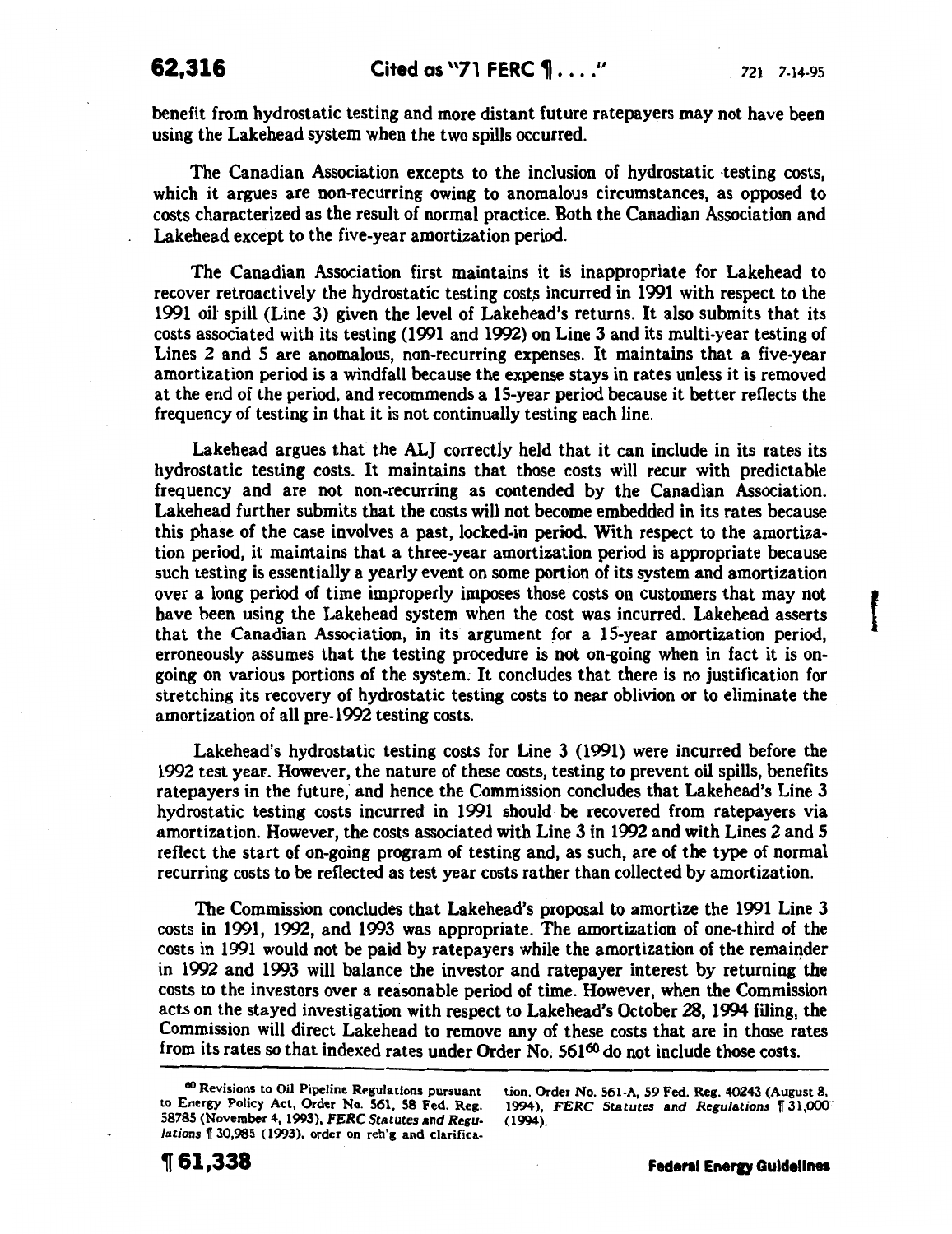## 721 7-14-95 Commission Opinions, Orders and Notices 62,317

## 3. *Rate Case Expense*

The ALJ concluded that Lakehead is entitled to amortize its regulatory expenses incurred in this rate case over a three-year period. He concluded that "[a) shorter payout would unnecessarily cause an artificial increase in Lakehead's rates."<sup>61</sup> He rejected the Canadian Association's position that Lakehead's regulatory expenses were excessive and concluded that "a period of considerably greater length [than three-years) would needlessly impose upon potential future customers the residual costs of a case in which they had no opportunity to participate." $62$ 

The Canadian Association excepts. It maintains that only one-quarter of the actual expenses incurred in 1992 and 1993 should be eligible for rate treatment because there were no substantive elements of this case that reflect initiatives undertaken for the benefit of ratepayers. It also submits that Lakehead should not be able to recover rate case expenses incurred in 1991. Further, it argues that those costs should be amortized for a six-year period because, if the Commission adopts a new method of regulation, Lakehead may not ever file a new rate case.

Lakehead seeks clarification. It maintains that it did not request amortization. Rather, it states that it seeks to use its actual test year regulatory expenses, which is consistent with the treatment of its other costs.

The Commission concludes that Lakehead is entitled to recover its actual rate case expenses. There is no requirement, nor should there be, that a rate case reflect initiatives for the benefit of ratepayers. However, Lakehead is not entitled to recover rate case expenses incurred in 1991 in anticipation of this proceeding because those costs were incurred before the 1992 test year.

In addition, it is Commission policy to spread rate case expense over a period of time rather than use a test year approach because a pipeline does not incur major rate case expenses each year. The period for gas pipelines has been three years because that was the time between major rate cases. However, here the Commission will adopt an amortization period ending November 29, 1994, as reasonable so that Lakehead's indexed rates do not include these costs. The Commission will direct Lakehead to remove those costs when it acts on Lakehead's October 28, 1994 filing.

## 4. *Oil Loss Expense*

The ALJ concluded that Lakehead's oil loss expense should be based on the average of such losses over a six year period. He so concluded because of Lakehead's recent operational risks and ongoing hydrostatic testing and systemwide inspection in progress, which make six years "more representative of average loss expenses." He adds that the price of oil itself is volatile and best measured over a long period.

Lakehead excepts and maintains that a three-year period should be used for calculating oil loss expenses. It argues that it offered unrebutted testimony that the period between 1986-1988 was not representative of prospective losses,<sup>63</sup> and that from an accounting prospective, a three-year average of oil loss expenses was most representative of future oil losses.<sup>64</sup> The Canadian Association opposes Lakehead's exception but without discussion.

<sup>62</sup>*Id.* 

63 Ex. 97 at p. 15, line 8 through 16, line 2.

<sup>64</sup>Ex. 134 (unrevised) at p. 4, line 8 through 5, line 24.

1f61,338

<sup>61 65</sup> FERC f 63,021, at p. 65,141.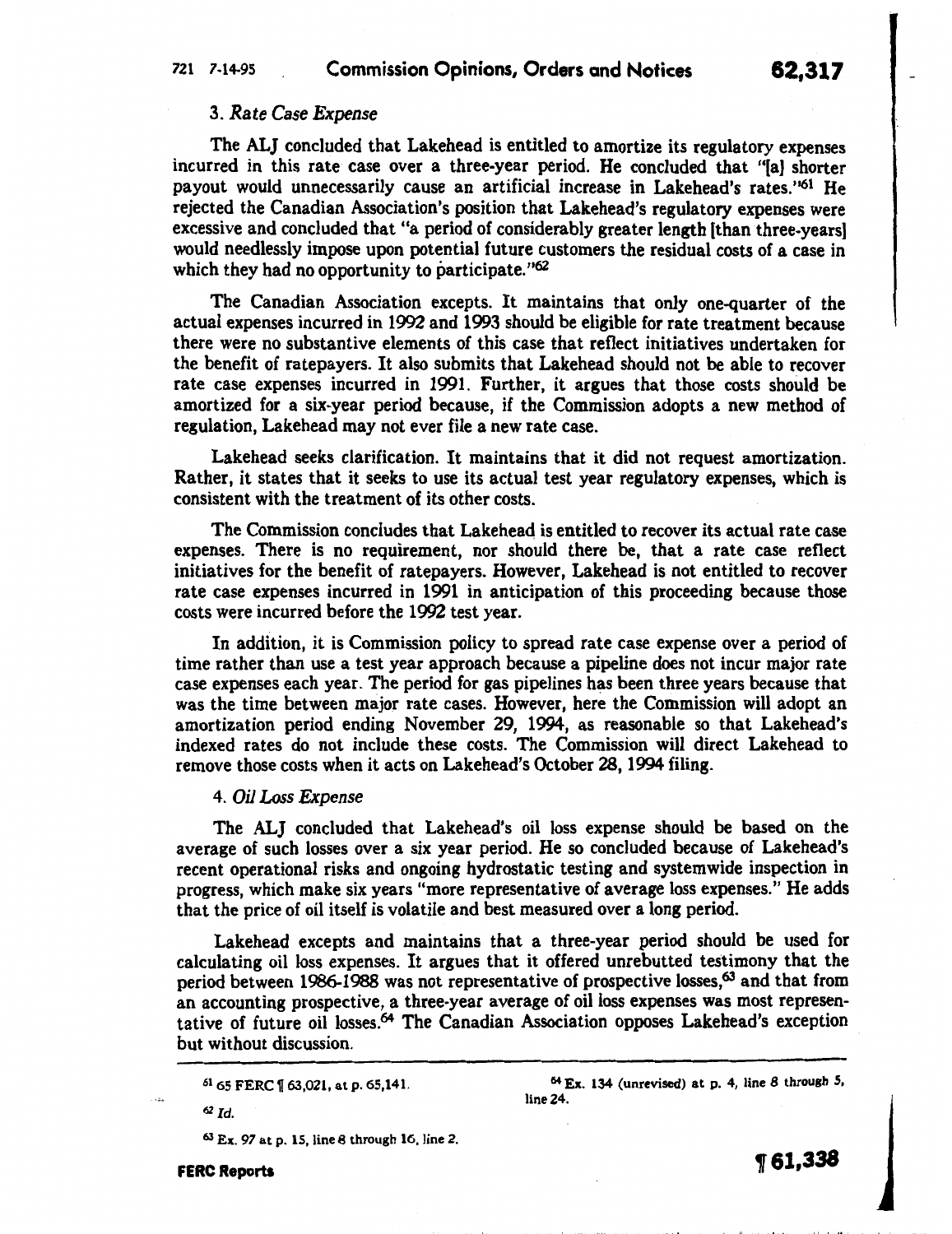The Commission adopts a three-year period as representative of the experience on Lakehead's system. The ALJ's conclusions were based on matters which are unrelated to Lakehead's unrebutted testimony that the years 1986-1988 were not representative of prospective oil losses.<sup>65</sup>

## III. Rate Floor

As stated above, at issue are Lakehead's rates for the locked-in period from May 3, 1992 through July 5, 1993. The instant issue is whether, under the Energy Policy Act of 1992.<sup>66</sup> Lakehead's rates in effect on October 24, 1991, created a floor under which ratepayers are not entitled to relief. Under that Act, as here pertinent, rates in effect on that date are deemed just and reasonable unless they were subject to protest, investigation, or complaint during the 365-day period thereafter.67 The Canadian Association maintained that Lakehead's rates on that date were subject to its Amended Intervention and Protest (filed October 13, 1992) to its Apri120, 1992 Intervention and Protest of Lakehead's proposed rates. In its amendment, the Canadian Association stated:

Upon examination of the direct evidence and supporting material submitted by Lakehead, CAPP and APMC have concluded that both the rate increase requested in this proceeding and Lakehead's existing rates in effect prior to the filing of the new rates in this proceeding are and were unjust and unreasonable. For this reason, CAPP and APMC wish to clarify that they seek the full measure of relief provided for by sections 13 and 15 of the Interstate Commerce Act. Such relief includes full refund of the rate increase at issue here and, in addition, prospective reduction of Lakehead's rates to a just and reasonable level. .. ·.

The ALJ concluded that "Lakehead's tariffs in effect on October 24, 1991 were not properly subject to protest, investigation, or complaint during the 365-day period preceding the date of enactment of the EPA [Energy Policy Act]"· and, therefore, those rates are "presumptively just and reasonable" and provide a refund floor so that "refunds cannot exceed the amount of Lakehead's rate increases."<sup>68</sup> He found that the Canadian Association's amended protest did not amount to a complaint under the Commission's regulations and observed that it was not noticed as such and no investigation was launched. He distinguished the Commission's orders in *SFPP, L.P.,* on the ground that the Commission was asked to consider the protest as a complaint and issued a notice of complaint.<sup>69</sup>

The Canadian Association excepts. It asserts that *SFPP, L.P.* does not require the formal designation of a pleading as a complaint to prevent the application of section 1803 of the Energy Policy Act's grandfathering protection. It argues that *SFPP, L.P.,*  involved only preexisting rates as opposed to here where the existing rate has been superseded and the question is to what level it should be reduced. It further maintains that, in any event, if a rate no longer in effect is to be treated as an unchanged, existing rate, a pleading still need not be designated a complaint because section 13(1) requires a petition and not a complaint. Last, it concludes that the quoted language qualified as a petition requesting that Lakehead's new rates be just and reasonable, even if the

*6S ARCO Pipeline* Co., 52 FERC 1[ 61,055, at p. 61,245 (six-year period found to be a "representative sample").

<sup>66</sup>42 U.S.C.A. 7172 note (West Supp. 1993).

67 Section 1803.

~61,338

68 65 FERC f 63,021, at p. 65,131.

69 63 FERC 151.275 (1993) and 63 FERC 1T 61,014 (1993).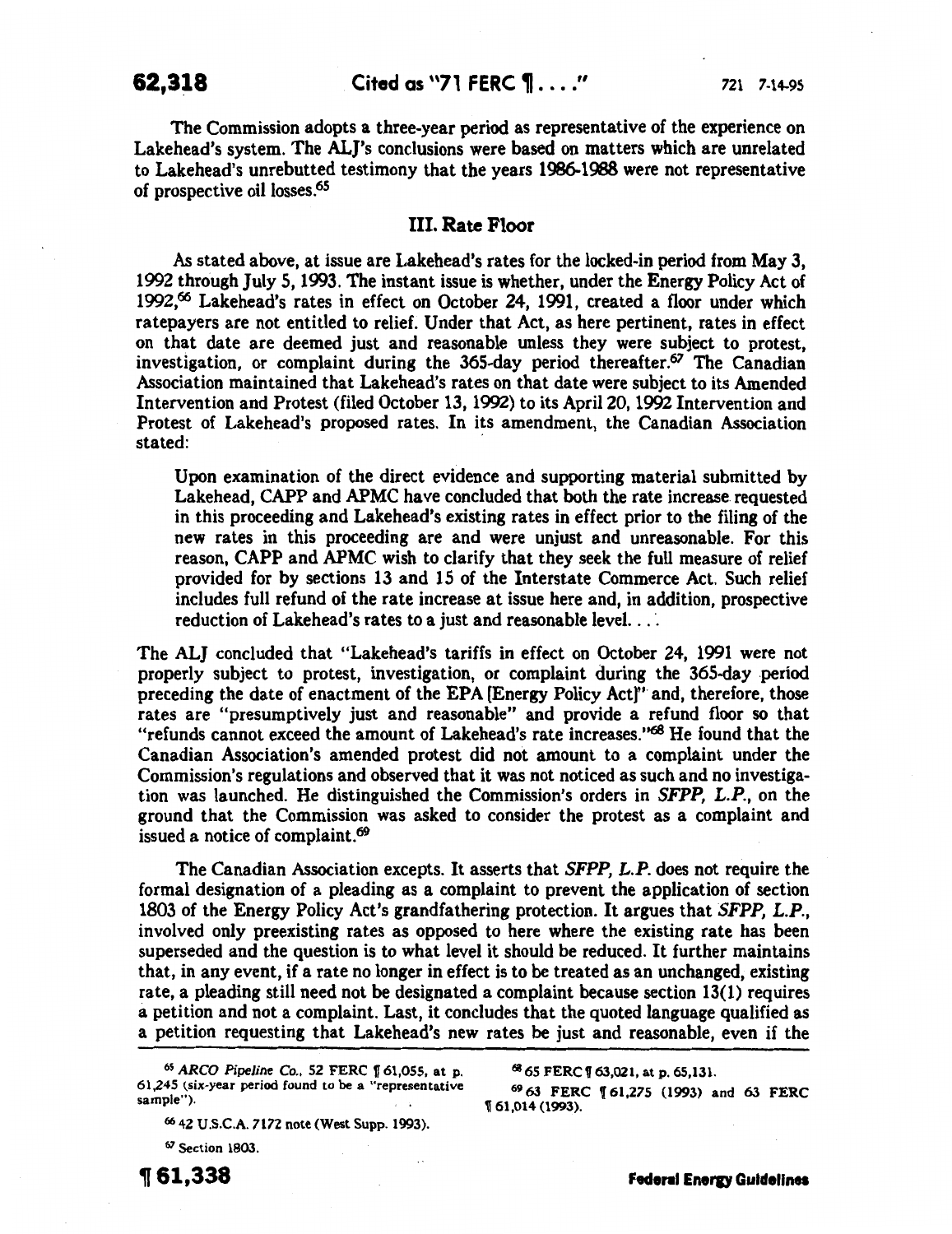rates are below the level of the previously and no longer effective rates, and that form should not be exalted over substance.

Lakehead first responds that the Canadian Association's initial protest did not in any way purport to challenge the rates in effect prior to Lakehead's new rate filing or suggest that the new rates be reduced to a level below pre-existing lawful rates. It then maintains that the Canadian Association's Amended Intervention and Protest did not amount to a complaint and was, as its earlier protest, directed solely at the new rates filed in April 1992. Lakehead further submits that *SFPP, L.P.* is not controlling in that the protest was alternatively styled as a complaint and was directed expressly at its pre-existing tariff. Here, it submits, the Canadian Association's protests were not designated as complaints nor did they mention Lakehead's preexisting rates except for the second protest in the context of seeking relief from newly filed rates. It concludes that the Canadian Association did not meet the conditions of the Energy Policy Act and so no refunds can be ordered below the level of the pre-existing rates.

The issue is whether the Canadian Association's Amended Intervention and Protest of October 13, 1992 subjected Lakehead's rates in effect on October 24, 1991 to a complaint. If it did that, then those rates were not deemed just and reasonable under the Energy Policy Act and Lakehead's rates could be reduced to a just and reasonable level even if below the level of its rates in effect prior to the effective date of its increased rates in this filing.

The Canadian Association's amendment while styled as a protest was in fact a complaint against "Lakehead's existing rates in effect prior to the filing of the new rates in this proceeding  $\ldots$  [as] unjust and unreasonable" under section 13 of the ICA. That. is the only reasonable interpretation of the Canadian Association's amendment. Thus, Lakehead's prior rates were subject to a complaint and were not deemed just and reasonable under the Energy Policy Act. It is true that the Commission' did not launch an investigation into the lawfulness of Lakehead's prior rates. Nonetheless, the rates were subject to complaint, which the Energy Policy Act differentiates from an investigation.

The Canadian Association, however, has sought only "full refund of the rate increase at issue here and, in addition, prospective reduction of Lakehead's rates to a just and reasonable level." It did not seek reparations under the Act in the event Lakehead's effective rates prior to May 3, 1992, were higher than the rates determined here to be just and reasonable. Accordingly, Lakehead is obligated to make Phase I refunds down only to the level of its effective rates on May 2, 1992, if such refunds are required as a result of this opinion. In addition, as concluded by the ALJ, Lakehead is not required to reduce its rates prospectively to the just and reasonable levels here established, because of its June 4, 1993 rate filing, which rates were effective July 6, 1993, and are the subject of Phase II of this proceeding.<sup>70</sup>

## IV. Natural Gas Liquids (NGLs)

## A. *Background*

Interprovincial Pipe Line, Inc. (IPL) transports NGLs from fields in Western Canada to Lakehead at the international border at Neche, North Dakota, Lakehead transports the NGLS from Neche, North Dakota to Superior, Wisconsin and from there

' t I II ' ' ' ~ ' ' ' I j. I I ,. '

<sup>70 65</sup> FERC 1[63,021, at p. 65,128, *citing,* Lakehead Pipe Line Co., 64 FERC 162,002 (1993).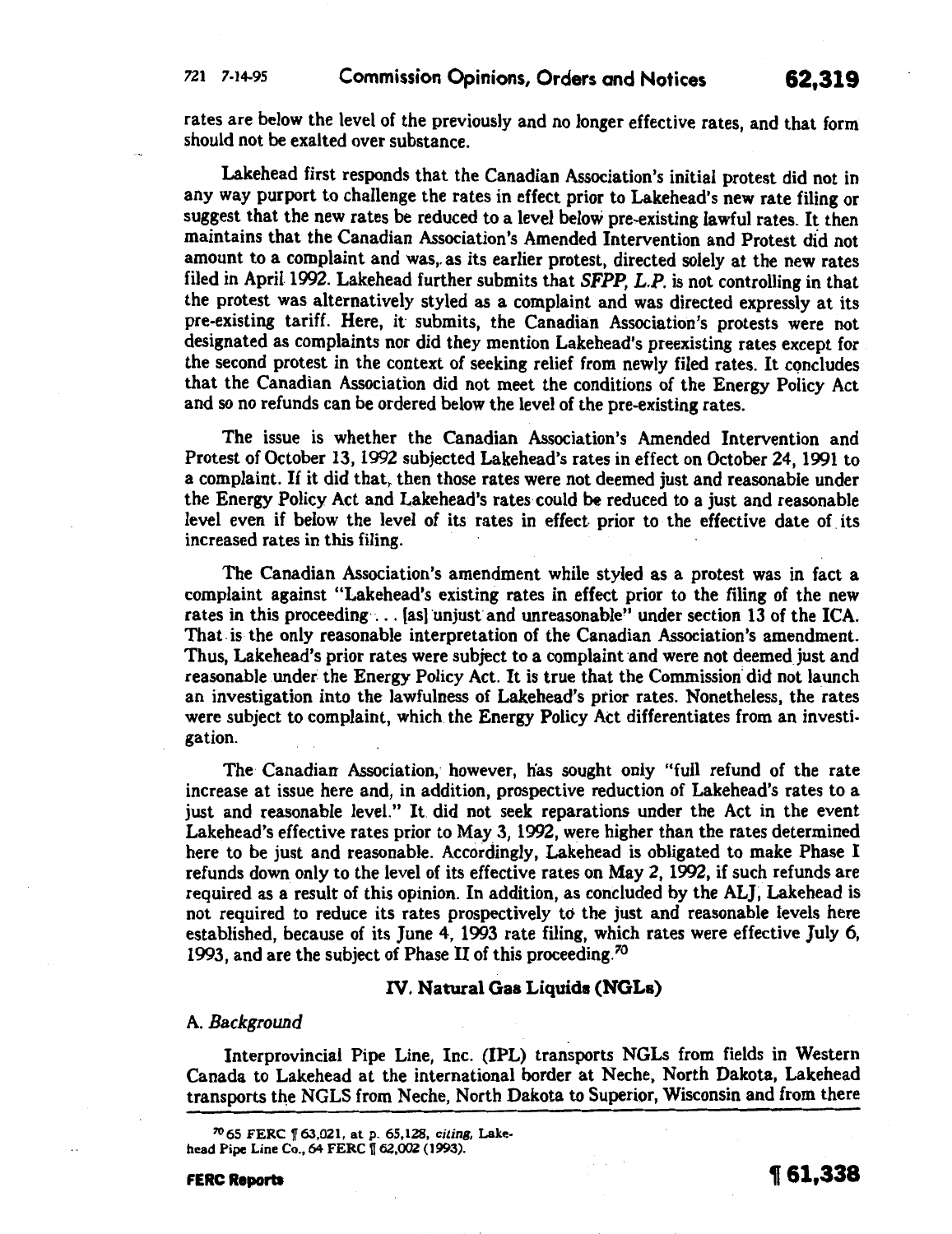1

eastward to the international border at Marysville, Michigan. At Superior, the NGLs must be broken out and stored in order to continue their eastward movement.<sup>71</sup> Lakehead requires the NGL shipper to provide the NGL receipt, intermediate breakout, and delivery facilities to the extent Lakehead does not do so. At present, the NGLs are broken out of Lakehead's traffic at Superior, Wisconsin using breakout storage tank (BOST). facilities owned by Amoco, Lakehead's single, existing NGL shipper. The ALJ concluded that the NGL issues were properly before him and that Lakehead has violated the ICA in several respects with regard to NGLs.<sup>72</sup> As discussed below, the Commission concludes that Lakehead is not in violation of the ICA at this time because shippers of NGLs other than Amoco have no access to IPL in Canada and hence cannot request service on Lakehead. However, the Commission finds that if such shippers obtain access onto IPL, Lakehead must ensure that their NGLs can move beyond Superior.

## B. *Procedural Issues*

#### *!.Jurisdiction*

The ALJ rejected Lakehead's contention that the NGL matters were not properly before him inasmuch as Marysville had not filed a complaint concerning Lakehead's rules tariffs already in place.<sup>73</sup> The ALJ concluded that "the practices asserted by Marysville to be illegal relate directly to tariffs 3 and 4, and Lakehead Stipulated to their being heard and determined in this proceeding."74

Lakehead excepts. It asserts that because Marysville challenged unchanged practices the issues may only be raised by a complaint under section 13(1) of the ICA and may not be raised here because the proceeding was instituted under section 15(7) of the ICA.75 It further maintains that the Oil Pipeline Board, which initiated the proceeding, does not have the authority to initiate a section  $13(1)$  proceeding.<sup>76</sup> Last, it submits that it did not agree to having the instant issues decided in this proceeding by their inclusion in a joint stipulation of issues, which provided:

This stipulation reflects all of the issues that have been suggested by each party without regard to whether all parties agree with, or themselves raised, any particular issue.

It maintains that its signing that stipulation did not mean it agreed to having the stipulated issues tried in this proceeding and that it challenged Marysville's right to raise the issues from the outset of this proceeding.

Marysville responds that Lakehead's cited decisions are distinguishable in that they did not involve the reasonableness of changed rates questioned at least in part because of a disparity in the nature of service provided to the only existing NGL

<sup>71</sup> At Superior, three Lakehead pipelines from Western Canada feed into two Lakehead pipelines moving eastward.

 $72$  The ALJ also concluded that the Commission has no jurisdiction to direct the sole NGL shipper to allow other shippers to use its BOST facilities and rejected certain contentions of Marysville. No excep. tions were filed to those conclusions of the AL]. He also ordered Lakehead to reinstall its delivery line to Marysville, if a prospective shipper were to commit to its use and ask for reinstallation. Lakehead excepted, but on March 14, 1994, filed an unopposed motion to declare the issue moot because it has reinstituted service to Marysville. The Commission grants Lake· head"s motion.

73 Marysville operates hydrocarbon fractionation facilities. It is not, has never been, and has no present intention of being a shipper on Lakehead. Stipulated fact number 46.

74 65 FERC 1f 63,021, at p. 65,142.

75 Lakehead *Pipe Line* Company, Inc., 62 FERC u 62,104 (1992).

<sup>76</sup>*Citing,* SFPP, L.P., 63 FERC f 61,014, at p. 61,125 (1993).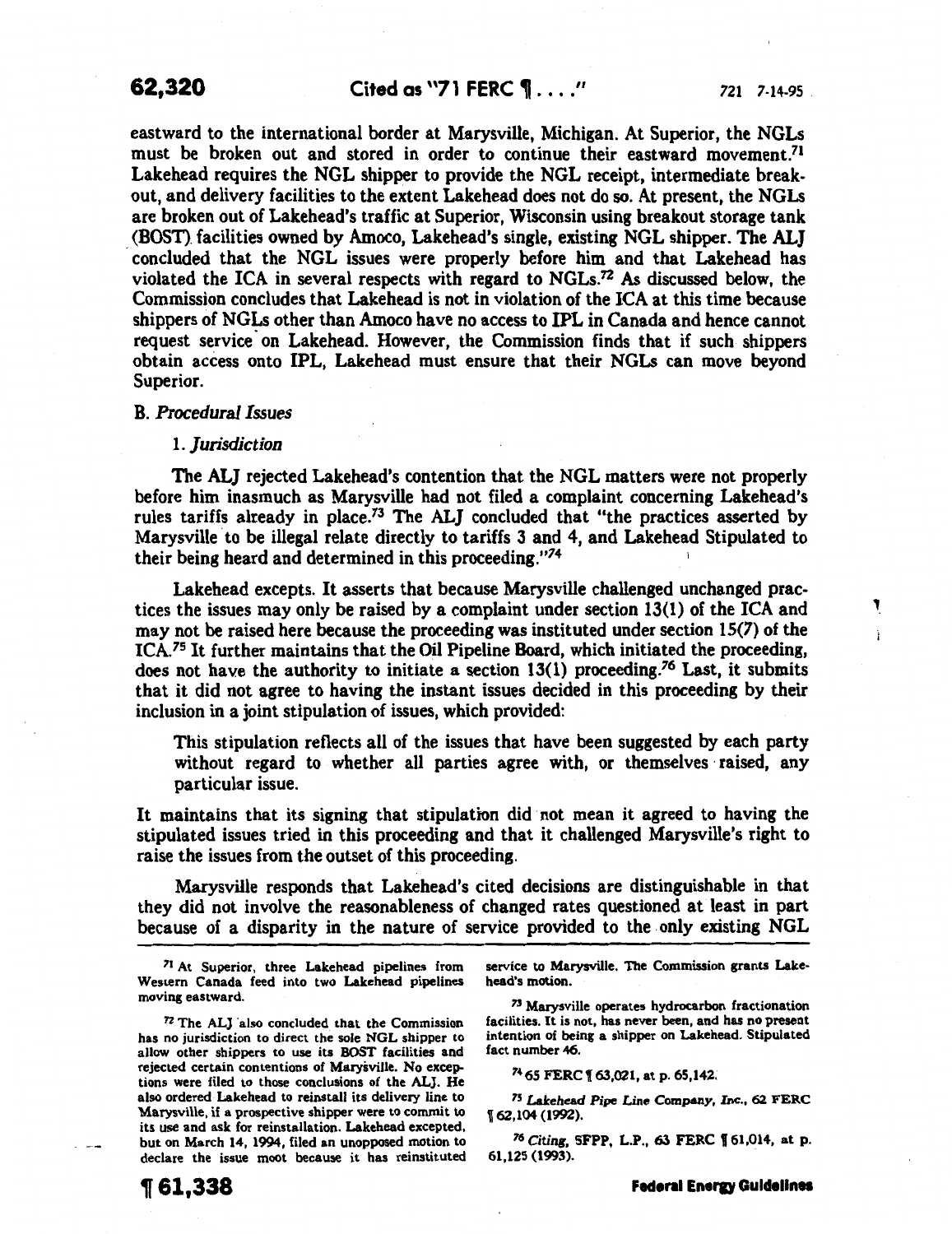shipper when compared to the nature of the service offered to potential NGL shippers as well as the disparity in the service offered as between oil and NGL shippers. It further states that none of the cited decisions involved a stipulation that the issues in question be addressed as part of a section 15(7) proceeding.

The Commission staff responds that the investigation of NGL transportation issues in this proceeding does not relate solely to Lakehead's existing practices; rather, the NGL transportation issues are inextricably related to Maryville's claim under section 15(7) that Lakehead's rates are affected by the decreased throughput resulting from its failure to provide BOST facilities at Superior. Staff adds that Lakehead has not demonstrated any prejudice to it justifying a retrial in a separate section 13(1) proceeding. Last, staff submits that Lakehead waived its right to make its argument because it failed to seek rehearing of the Oil Pipeline Board order setting this case for hearing<sup>77</sup> and because it failed to appeal the ALJ's ruling rejecting its opposition to addressing Marysville's claims in this proceeding.

The matter has been fully litigated and, therefore, the Commission will issue a merits decision. The Commission could issue a complaint under section 13(2) of the ICA upon its own motion and consolidate the complaint with this docket. However, the Commission will not do so since at this time it is not finding Lakehead in violation of the ICA and is thus not requiring Lakehead to take any action.

## 2. Burden of Proof

Lakehead also maintains that Marysville failed to sustain its burden of proving that Lakehead's practices were unduly discriminatory, unduly preferential, or otherwise unjust and unreasonable and failed to sustain its burden of showing that alternative just and reasonable rules or practices exist to remedy the alleged violations. It refers to the ALJ's statement that the record contains no remedy  $(65$  FERC  $\sqrt{ }$  63,021, at p. 65,147) and objects to. his directing Lakehead to survey potential shippers and, if warranted, to construct NGL breakout tankage even though that remedy was not explicitly raised by Marysville.

Marysville replies that there is a simple remedy at hand-delete the tariff requirement that a shipper provide facilities at intermediate breakout locations.

The Commission staff responds that the burden of coming forward with evidence showing that Lakehead violated the ICA by not providing essential BOST facilities was satisfied and that Lakehead failed to thereupon justify its practice. Staff further maintains there was no error when the ALJ ordered a remedy not specifically requested by Marysville.

While Lakehead is right that the burden was on Marysville to prove a violation of the ICA, there is no requirement under the ICA that Marysville must have proposed any specific remedy. It is the Commission that prescribes a remedy under section 15(1) of the Act, if there is a violation of the  $ICA$ .

## C. Provision of NGL BOST Facilities

The ALJ concluded that Lakehead's current practice of transporting NGLs only for shippers who provide their own BOSTs is a violation of the ICA. He found that,

1

FERC Reports  $\eta$  61,338

I

<sup>&</sup>quot; Maryville's NGL allegations were described in the Oil Pipeline Board order establishing hearing procedures.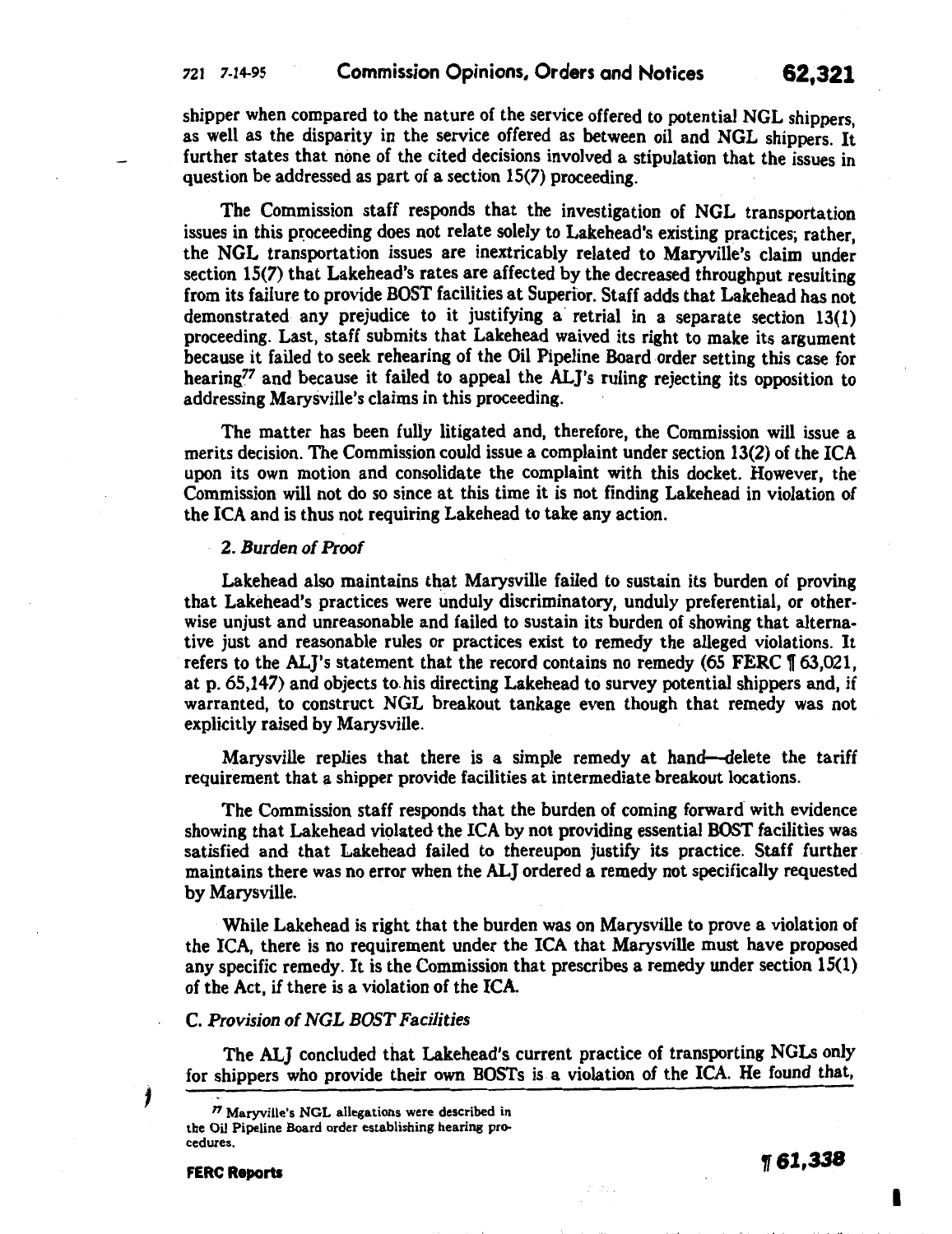under sections  $1(4)^{78}$  and  $1(6)^{79}$  of the ICA, the Commission has the legal authority to require Lakehead to construct facilities necessary to accommodate its customers. With respect to section 1(4), which governs through routes, he concluded that Lakehead is a  $\cdot$ "through route" in that it provides a "through transmission service with its affiliate, IPL. "80 He directed Lakehead "to construct BOST facilities [at Superior, Wisconsin] for the use of NGL shippers to the degree that there is need for such facilities."<sup>81</sup> However, he also found that "the record fails to establish or even suggest any specific remedy for this violation [and] no information which could be used to judicially formulate such a remedy."82 He thus directed Lakehead to file with the Commission a proposed course of remedial action, including a confidential list of preliminary nominations for NGL transport, which it shall solicit.

Lakehead and the AOPL except. Lakehead argues that it holds itself out as a common carrier of NGLs, to the extent it does not provide NGL breakout facilities, only when the shipper provides those facilities. It maintains that its ability to define its common carrier status is well recognized.83 It further submits that the Commission has no authority to order it to provide a service against its will as shown by court, ICC, and FERC precedents and that the precedents cited by the ALJ do not support the proposition that the Commission can order Lakehead to construct facilities. The AOPL similarly maintains that the Commission had held that it has no authority to order the construction of facilities, $84$  that the pipeline's obligation to furnish transportation under section  $1(4)$  is defined by what it holds out to the public in its tariffs,  $85$  that the Commission has no authority to order a pipeline to initiate a new service,86 such as providing breakout services to all shippers, and that the AL]'s precedents are not relevant.

Both Lakehead and the AOPL maintain that the ALJ misapplied ICA section 1(4) because Lakehead does not offer a joint rate, fare, or charge with any other carrier and that section 1(4) applies only to conduct between or among connecting carriers establishing through routes. Lakehead adds that it does not have a through route with IPL while the AOPL maintains that the record is inadequate for making that determination. Lakehead further submits that, even if it does have a through route, the breakout facilities at Superior, Wisconsin have nothing to do with that through route. The AOPL maintains that, assuming a through route, section 1(4) prohibits discrimination among carriers and so cannot afford relief to a non-carrier like Marysville.

Lakehead next argues that its obligation under section 1(4), if it exists, is limited to providing reasonable facilities, that the Commission should not second guess man-

*<sup>78</sup>*Section 1(4) provides in pertinent part that:

It shall be the duty of every such common carrier establishing through routes to provide reasonable facilities for operating such routes and to make reasonable rules and regulations with respect to their operation ... which shall not unduly prefer or prejudice any of such participating carriers.

*<sup>79</sup>*Section 1(6) provides in pertinent part that:

It is made the duty of all common carriers subject to the provisions of this chapter to establish, observe, and enforce just and reasonable classifications of property for transportation, with reference to which ... regulations or practices are or may be made or prescribed, and just and reasonable regulations and practices affecting classifications ....

80 65 FERC \ 63,021, at p. 65,143.



<sup>81</sup>*Id.* at p. 65,144.

<sup>82</sup>*Id.* 

<sup>83</sup>*Citing, United States v. Pennsylvania R.R.,*  242 U.S. 208, 236 (1916); *Chapin* - *Sacks Corp. v. Atlantic Coast Line R.R.,* 80 ICC 255, 257 (1923), and *Potomac Elec. Power Co., v. United States,* 584 F. 1058, 1061-63 (D.C. Cir. 1978).

<sup>84</sup>*Citing, Chevron Pipe Line Co.,* 64 FERC 1161,213 (1993).

*85 Citing,* e.g., *Potomac Electric Power Co. v. United States,* 584 F.2d 1058, 1063 (D.C. Cir. 1978).

*86 Citing, ARCO Pipe Line Co.,* 65 FERC 1161,159 (1994).

**Federal Energy Guidelines**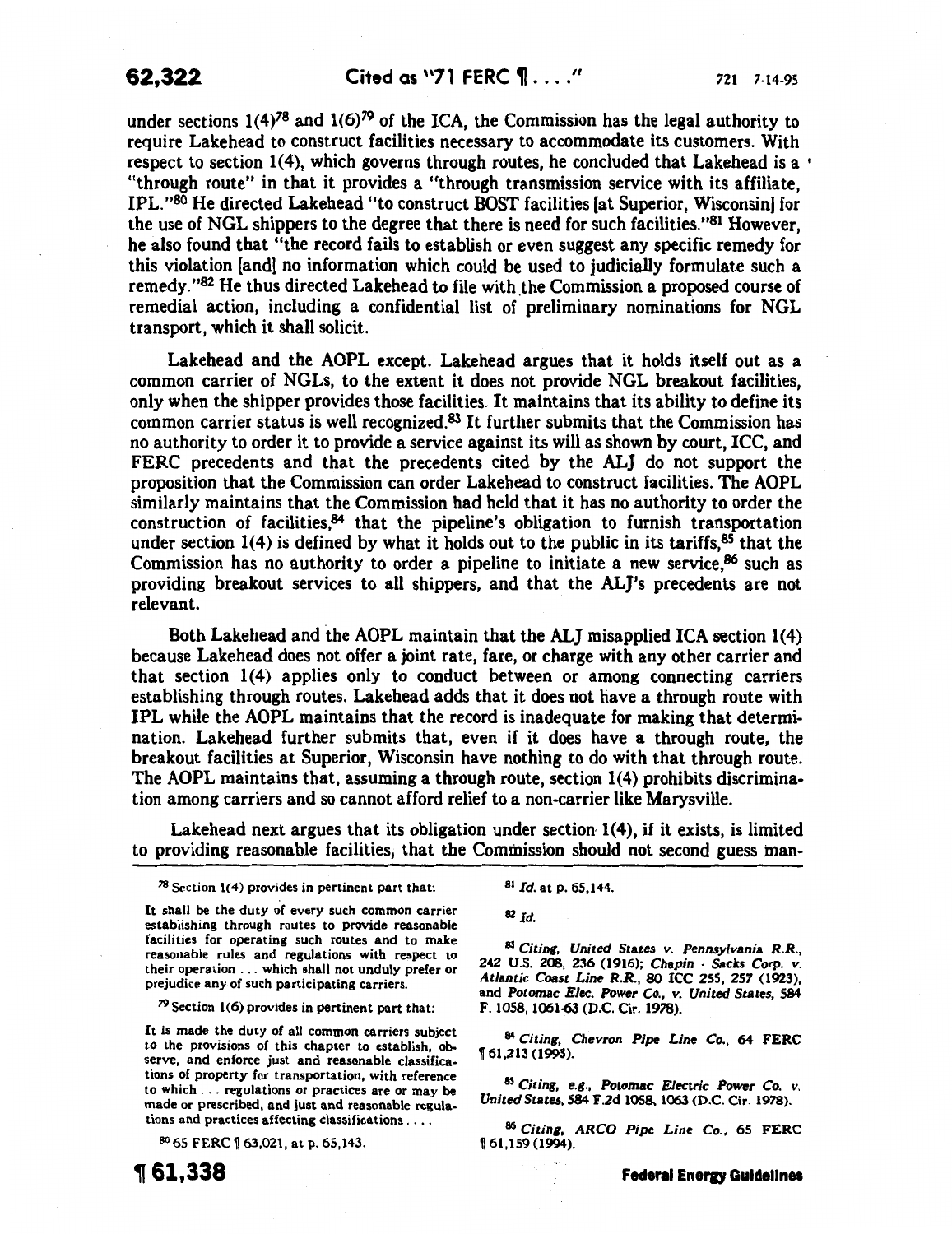## 721 7-14-95 Commission Opinions, Orders and Notices 62,323

agement decisions absent a convincing showing of unlawful conduct, and that there is no evtdence of sufficient utilization to justify the substantial costs, which would amount to an unlawful taking prohibited by the Fifth Amendment. It adds that the requirement that it conduct a survey does not provide adequate assurance that construction will be justified. It avers that the survey is unnecessary in that it already has available the information that such a survey would provide and that the information it would actually need is extensive and must amount to adequate assurance of sufficient use of any facilities. The AOPL maintains that the ALJ's directives (survey) and the assertion of authority constitute an unwarranted intrusion into Lakehead's management affairs.

The staff maintains that the Commission could find certain alternative remedies to be acceptable. These are that (1) Lakehead could purchase or lease Amoco's BOST facilities at Superior, Wisconsin;  $(2)$  Amoco could file its own tariff for the common use of its BOST facilities; or (3) Lakehead could cease offering the NGL common carrier transportation service. Staff argues that the AL]'s decision should be modified to provide either that Amoco must participate in the nomination process and use of the Lakehead's common carrier BOST facilities or that the cost of those facilities be rolled into Lakehead's transportation rate to be paid by all NGL shippers.

Marysville responds that Lakehead has a through route with IPL and that the BOST facilities are an essential link in the through route from Lakehead's Line No. 1 to its Line No. 5. It further maintains that unless Lakehead is willing to discontinue service beyond Superior, it must furnish the BOST facilities. It submits that Lakehead's citations are distinguishable as they involved carriers providing facilities or services but not in the form or quantity desired by a complaining party while here Lakehead is refusing to provide the required facilities and services except for one shipper, Amoco. Marysville asserts that the argument that only Amoco falls- within Lakehead's defined NGL service ignores: (1) the operational needs of its system (it is neither necessary or desirable for all NGL shippers to have their own BOST); (2) the fact that the necessity of BOST facilities for the shipment of NGLs should make them part of the system rather merely private; and (3) Lakehead's obligation under section 1( 4) of the ICA to make reasonable rules and regulations with respect to the operation of any facilities (BOST in this instance) that enable it to establish a through route. It concludes that, in any event, Lakehead explicitly holds itself out as providing through service from the international border, North Dakota to the international border, Michigan, and that Lakehead's route passes through Superior.

The Commission staff responds that the BOST facilities are essential for Lakehead to provide its common carrier transportation of NGLs and that, therefore, the ICA requires that those facilities be jurisdictional.<sup>87</sup> Staff further maintains that the right of Lakehead to define its role as a common carrier 5o as to exclude providing BOST facilities does not pertain to an essential service subsumed within its NGL transportation service. Staff asserts that Lakehead's cases support only the proposition that a common carrier is under no obligation to provide unnecessary facilities. Next, staff submits that it is irrelevant that the Commission has no power to prevent an abandonment, because here Lakehead is offering an NGL transportation service. Last, staff maintains that the requirement that Lakehead conduct a survey of potential NGL shippers and then file a proposes course of action is reasonable. Staff submits that

 $961,338$ 

' II ,,ll· I •II +

 $\cdot$  +

<sup>87</sup> Citing, Southern Pacific Terminal Co., 219 U.S. 498, 522 (1910) and Kerr McGee Refining Corp., 63 FERC | 61,349 (1993).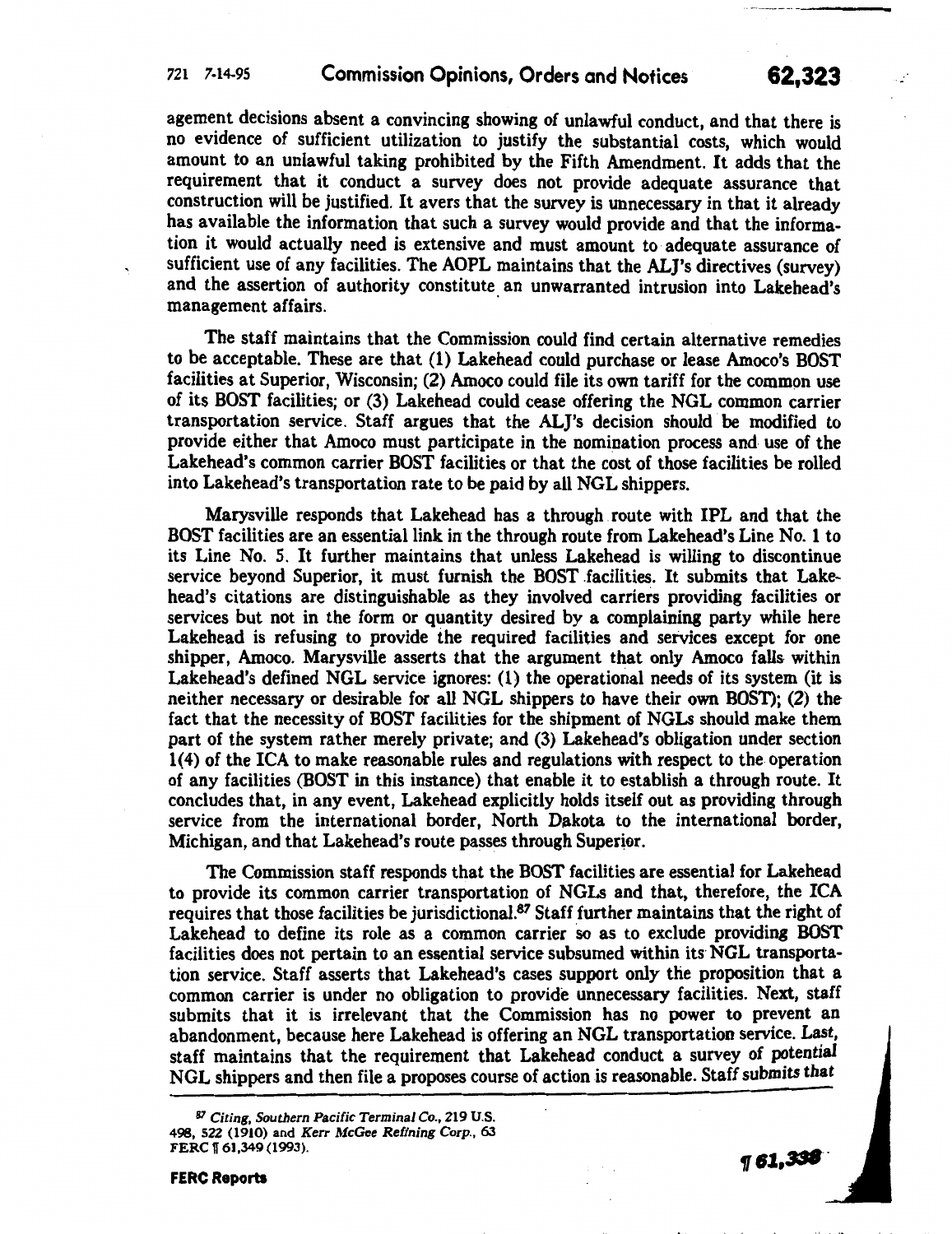Lakehead's concerns about whether it will be economic to build BOST facilities is of no moment. Staff maintains that Lakehead has the options of discontinuing its NGL transportation service or arguing that it needs certain firm commitments as part of its plan. It argues that the Commission should alleviate this revenue concern by either (1) requiring all shippers, including Amoco, to participate in the nomination process and use of Lakehead's new BOST facilities, or (2) rolling-in the cost of Lakehead's new BOST facility into the transportation rate for NGLs to be paid by all NGL shippers, including Amoco.

The AOPL responds that, under the ICA, a pipeline is not required to provide all essential facilities and may require shippers to provide facilities that are beyond the Commission's jurisdiction, such as BOST facilities, injection facilities, or receipt and delivery tankage. It further maintains that Lakehead has been unable to purchase or lease Amoco's BOST facilities, that the Commission has no authority to order such a purchase or lease, that the Commission has no authority to require Amoco to file a tariff, that the Commission has no authority to order Lakehead to cease its NGL transportation service, and that the Commission has no authority to require Amoco to make nominations for the projected Lakehead BOST facilities. Amoco responds that the staff's first remedy of Amoco's forced participation in the nomination process and use of Lakehead's new BOST facilities is beyond the Commission's lawful authority and that the staff's second remedy of rolling-in the costs of those facilities is discriminatory because Amoco would be forced to pay for facilities it neither wants nor needs.

The Commission concludes that Lakehead is not violating the ICA at this time by transporting NGLs only for shippers who provide their own BOST facilities at Superior, Wisconsin. First, the Commission concludes that, even if the IPL and Lakehead route is a through route,88 it is not subject to section 1(4) of the ICA and therefore Lakehead cannot be required to provide facilities under that section. This is because section  $1(4)$ applies only to through routes of carriers subject to the ICA.<sup>89</sup> IPL is not subject to the ICA and so there is no through route subject to the Commission's jurisdiction.<sup>90</sup>

Nonetheless, under the ICA, Lakehead, as a common carrier,<sup>91</sup> must transport NGLs92 "upon reasonable request therefor."93 The ICA broadly defines transportation to include "all instrumentalities and facilities of shipment and carriage . . . and all service in connection with the receipt, delivery . . . transfer in transit, storage, and handling of property transported."<sup>94</sup>

As indicated by the ICA provisions referred to above, Lakehead, as a common carrier of NGLs, has the duty to transport NGLs, and to furnish services in connection therewith, on its system upon reasonable request. Marysville is not, has never been, and

89 Section 1(4) provides in pertinent that: "It shall be the duty of every common carrier subject to this chapter ... to establish reasonable through routes with other such carriers." *See* section 15(3) which gives the Commission the power to establish through routes applicable to the transportation of property "by carriers subject to the ICA." The ICA "does not authorize or forbid the making of joint through international rates." *Lewis.Simas-]ones* Co. *v. Southern*  Pacific Co., 283 U.S. 654,659 note (1931).

90 The ICA applies "to international commerce only insofar as the transportation takes place in the United States." *Id.* at p; 659.

91 Section 1(3) provides that: "(a) The term 'common carrier<sup>\*</sup> as used in this chapter shall include all pipeline companies.

92 Section 1(1) provides that: "The provisions of this chapter shall apply to common carriers engaged in (b) The transportation of oil or other commodity, except water and natural or artificial gas, by pipeline.

93 Section 1(4).

94 Section 1(3).

Federal Energy Guidelines

<sup>88</sup> The Commission expresses no opinion about whether the IPL and Lakehead route is in fact a through route because they have held "themselves out as offering through transportation service." Thompson, Trustee, *Mis5Quri* Pacific *Railroad* Co. *v. United States,* 343 U.S. 549, 556 (195Z). ·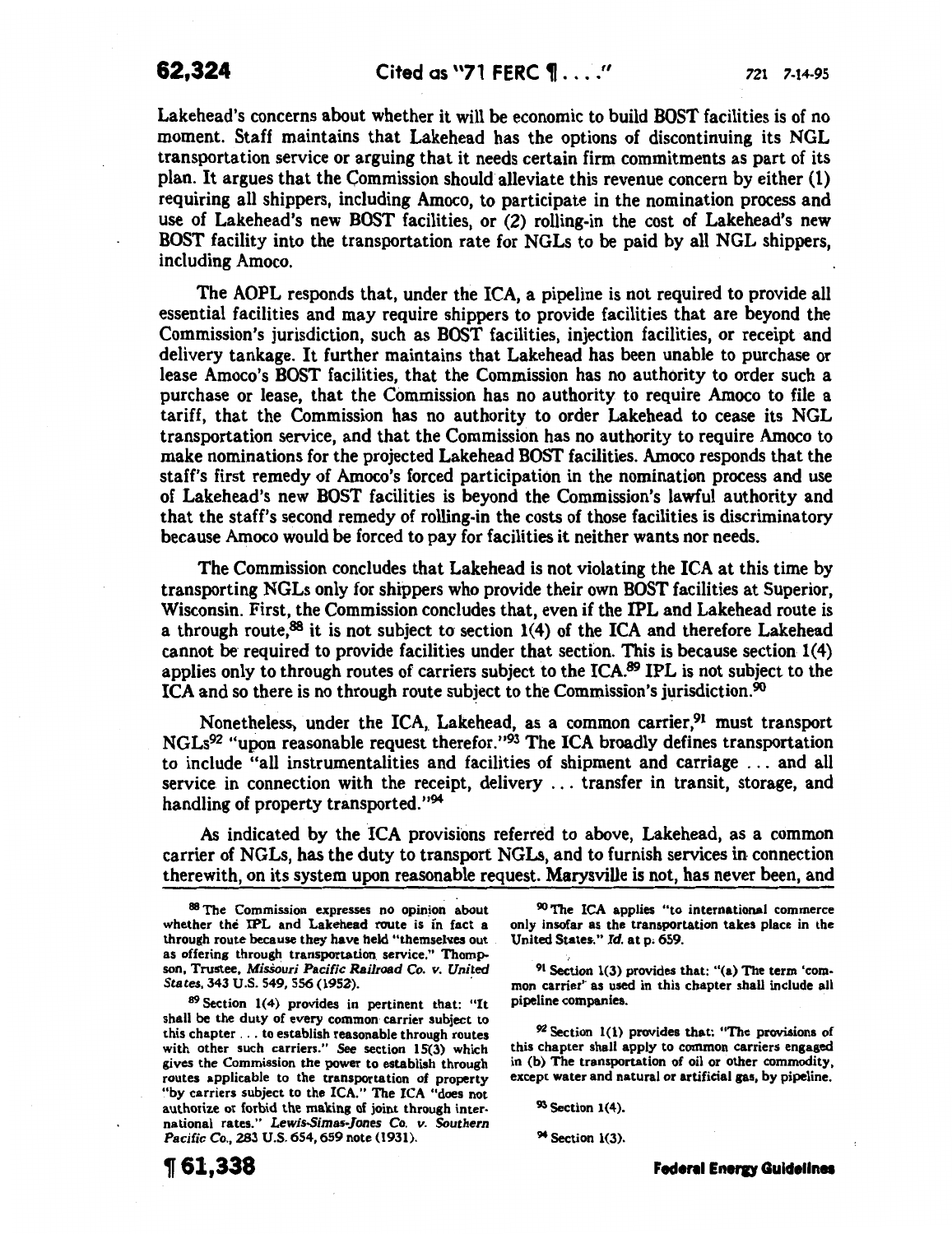has no present intention of becoming a shipper of NGLs on Lakehead.<sup>95</sup> In addition, no potential shipper of NGLs has complained to this Commission about Lakehead's NGL service. Moreover, at present, no potential shipper could make a reasonable request to Lakehead for NGL service. This is because there is no access for those shippers to IPL in Canada. This Commission has no authority to order IPL to provide NGL service in Canada. Hence, it is not appropriate at this time to conclude that Lakehead has, in fact, violated its common carriage obligation by refusing. to obtain BOST facilities.

However, if shippers of NGLs without access to BOST facilities receive service on IPL for delivery to Lakehead, Lakehead must provide or arrange for the provision of BOST facilities. Those facilities are part and parcel of Lakehead's transportation of NGLs on its system. The BOST facilities are necessary because of a break in Lakehead's system. Indeed, the NGLs that come into Superior always go into BOST facilities<sup>96</sup> without which the Lakehead system cannot operate.<sup>97</sup> As with crude oil, they are "an integral part of the overall transmission function. "98 In essence and effect, the BOST facilities are facilities in lieu of pipe connecting Lakehead's upstream and downstream systems<sup>99</sup> and are an integrated part of its system of common carriage from Western to Eastern Canada.

The Commission rejects Lakehead's claim that it is entitled to qualify its obligation to serve by requiring shippers to provide their own. BOST facilities. The common carrier can make reasonable and appropriate rules respecting the acceptance and transportation of traffic. However, those rules cannot be such that they vitiate the common carrier's obligation to hold out service upon reasonable request. Here, Lakehead's tariff provision would be unreasonable because it would render its common carrier obligation a nullity and convert Lakehead into a private carrier for Amoco. This would violate its common carrier obligation under the ICA to provide transportation upon reasonable request.

The authorities referred to by Lakehead do not require a different result. In *United States v. Pennsylvania Railroad Co.*,<sup>100</sup> the railroad refused to increase its number of tank cars in order to transport refined oil produced by shippers. Rather, the railroad stated that it would transport the refined products when contained in barrels or other similar containers. The ICC directed the railroad to furnish tank cars in sufficient. number to transport the shippers' normal shipments. The Supreme Court affirmed the district court's reversal of the ICC's order and stated that the ICC had no power to order the railroad to provide tank cars and that- the railroad had not held itself out in its tariffs as furnishing tank cars so that a duty could be established. In *Potomac Electric Power* Co. *v. United States,*101 the carrier provided trainload service in its cars, but provided- unit-train service only in shipper-furnished cars and not in carrierfurnished cars. The court of appeals held that the carrier's "failure to hold out a complete unit-train service did not violate the Interstate Commence Act."<sup>102</sup> It added that "a railroad's obligation to furnish transportation is defined by what it holds out to the public in its tariff ... and the furnishing of transportation under the unit-train tariff in question did not occur until PEPCO-furnished cars were placed in the possession of the railroad for line-haul movement."<sup>103</sup>

<sup>95</sup> 65 FERC | 63,021, at p. 65,123, stipulated fact number 46.

<sup>99</sup>Ex. 2 at p. 8.

- <sup>96</sup>Ex. 2 at p. 8; Tr. at p. 793.
- 97 Tr. 627; Tr. 628 (crude oil).

98 Ex. 41 at p. 11 (discussing crude oil); Tr. 848-49 (NGLs).

FERC Reports

د<br>پ

100 242 u.s. 208 (1916).

101 584 F.2d 1058, 1063 (D.C. Cir. 19?8).

102 *Id.* at p. 1063.

<sup>103</sup>*Id.* 

**1r 61,338**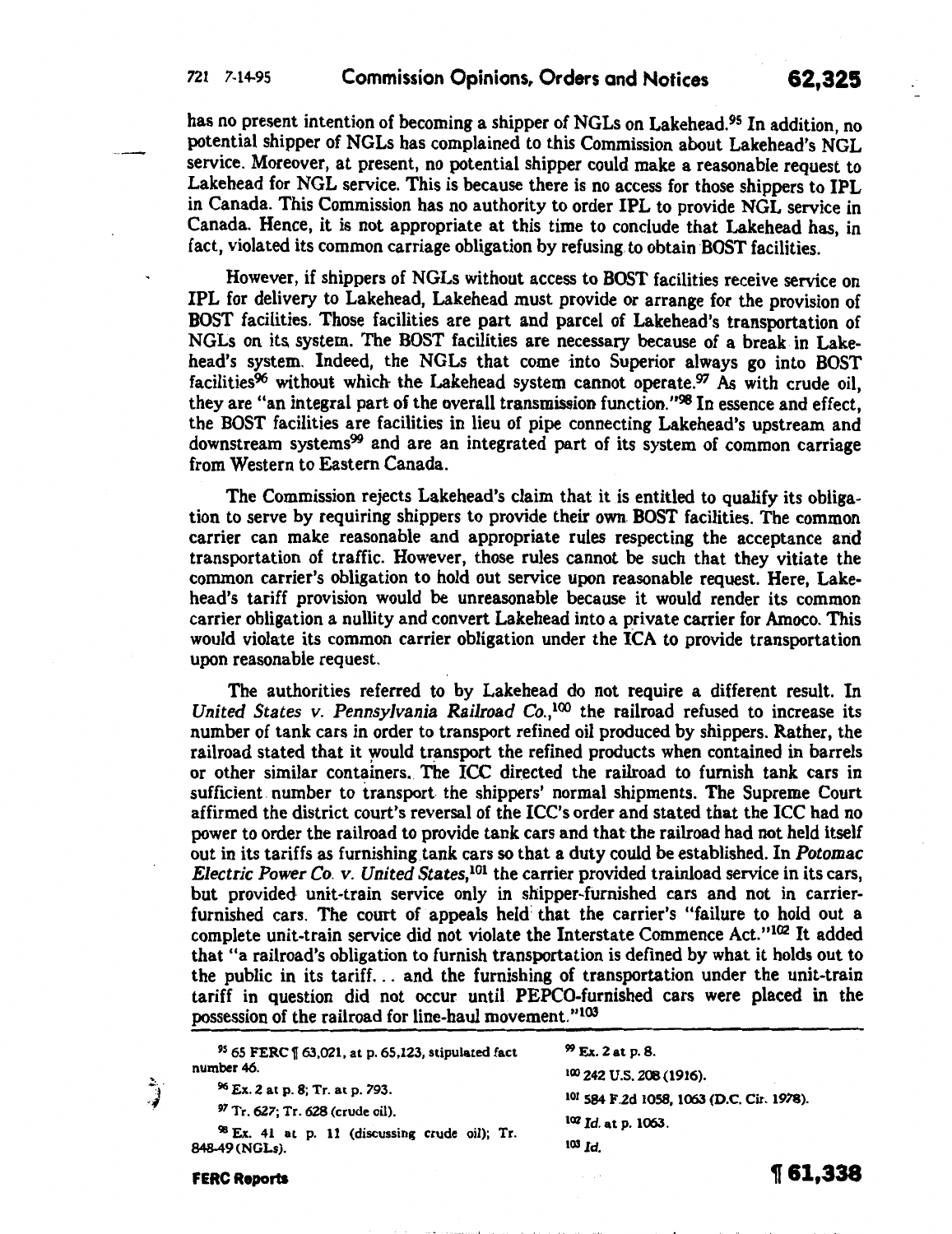In *Chapin-Sacks Corp. v. Atlantic Coast Line Railroad Co.*,<sup>104</sup> the ICC held not unreasonable or unduly prejudicial the railroad's refusal to accord baggage car service on shipments of condensed skim milk when it transported whole milk, cream, and buttermilk because though condensed skimmed milk was somewhat similar in character to those products, the same compelling reason of perishability did not exist. Lakehead argues that this case indicates that a carrier need not provide specialized services if it chooses not to provide them.

None of the above cases require a different result here. The essential difference between them and the present case is that the above cases dealt with the duty of a railroad to provide a particular service (tank car service, unit-train service, baggage car service) on its system as opposed to the duty to provide physical facilities essential to a complete system. The BOST facilities are essential to completing Lakehead's . system by filling a gap in the pipeline system at Superior. The BOST facilities are thus an integrated physical part of Lakehead's pipeline and not some specialized vehicle or service.

As discussed above, Lakehead is on notice that if a shipper of NGLs other than Amoco gains access to IPL and thus to Lakehead, Lakehead will be required to take appropriate action to ensure that the NGLs can move beyond Superior. In that vein, the Commission agrees with Lakehead and the AOPL that it cannot order Lakehead to initiate a service or prevent it from abandoning a service. However, once Lakehead has a reasonable request for service, it must do so in conformity with the ICA and must provide that service, upon reasonable terms and conditions, and without undue discrimination. That is Lakehead's statutory duty which it cannot render nugatory. <sup>105</sup>

The Commission, however, will not require Amoco to participate in any use of future BOST capacity or roll-in the costs of new facilities into Amoco's rates. Under the ICA, Lakehead may allow Amoco to furnish its own facilities for its own use in addition to providing a full service. 106

## D. *Buffer Materials·*

Lakehead's tariff permits it to require an NGL shipper to supply material to serve as a buffer between NGL and crude oil batches.<sup>107</sup> The ALJ concluded that this provision is unreasonable because there is no similar obligation to provide buffer material on the part of a crude oil shipper. He ordered the provision deleted from Lakehead's tariff and found that: "If buffers are required they should be provided and paid for by all who benefit from them, not exclusively one class of shipper."<sup>108</sup>

Lakehead excepts. It maintains that its provision is reasonable for several reasons. It submits that buffers are needed to keep crude oil and NGLs separate and that its use of compatible buffer material such as syncrude permits the NGL shipper to take the

<sup>106</sup>*E.g., Potomac Electric Power Co.,* 584 F.2d 1058, 1063 (D.C. Cir. 1978).

107 The current tariff rule 5(a) provides as follows:

A shipper shall, if requested by the Carrier, supply Petroleum as buffer material of a type and amount that is satisfactory to the Carrier. The Shipper shall, unless otherwise agreed to with the Carrier, accept at the Intermediate Break-out Locations and at the designated Regular Delivery Point for its NGL the volume of buffer material determined by the Carrier to be applicable to the transportation of such NGL.

108 65 FERC | 63,021, at p. 65,145.

Federal Energy Guidelines

<sup>104 80</sup> ICC 255 (1927).

<sup>105</sup> How it makes this decision is for Lakehead to decide. The Commission will not, as did the ALJ, require Lakehead to take specific action such as surveying potential shippers. However, Lakehead must act to ensure it can provide common carrier service once a shipper other than Amoco can access its system.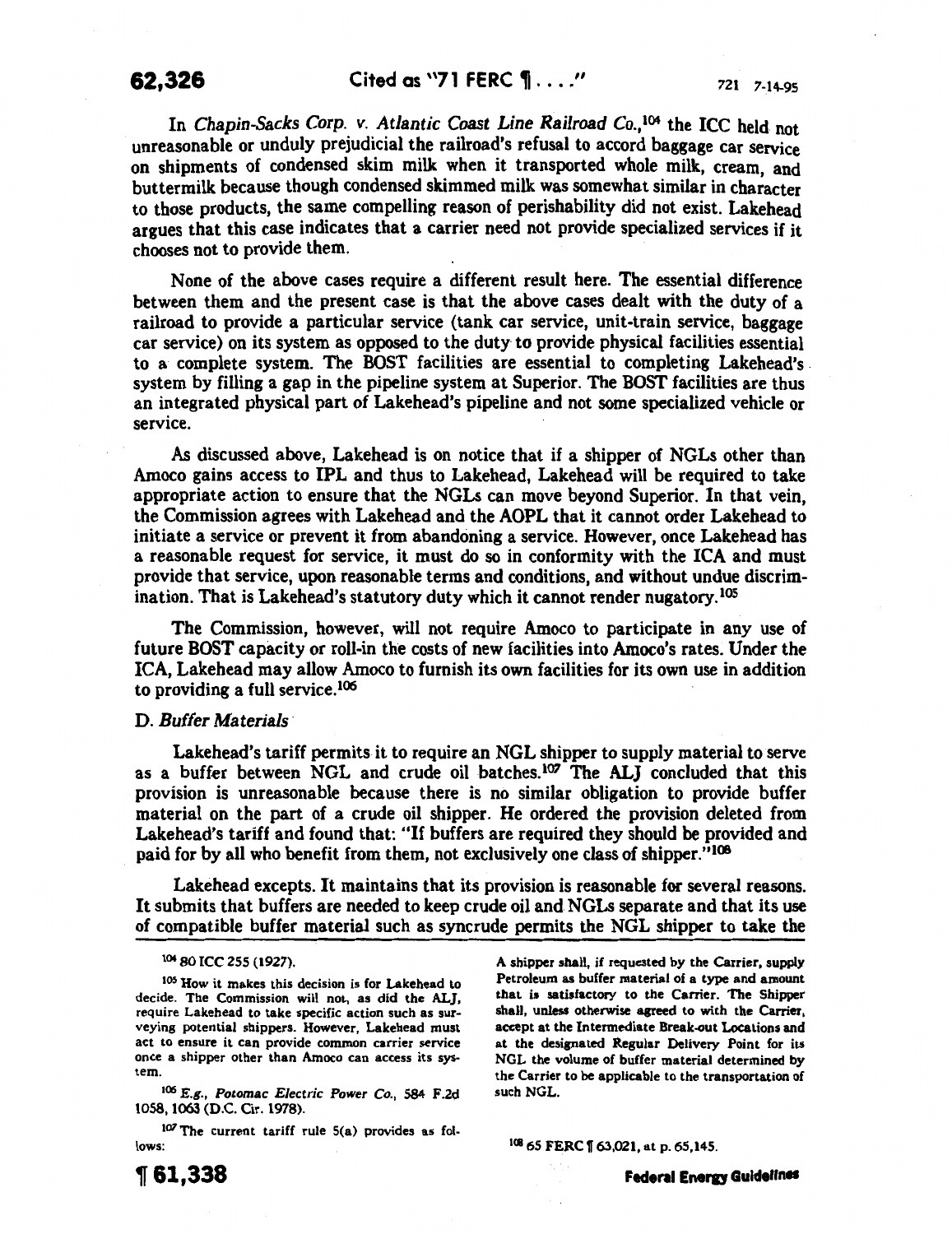interface material without harmful consequences. It further maintains that it does not, at present, have the facilities to handle the buffer interface and does not desire to undertake this service, which, if required, would be an unwarranted intrusion into its management discretion. It also claims that it has no available means of apportioning the cost of material and facilities supplied by the existing NGL shipper. Lakehead also believes the ALJ's decision can be interpreted as suggesting only that it cannot require the NGL shipper to provide the buffer material. It states it is prepared to revise its tariff rule S(a) as follows:

If a Shipper requests the use of buffer material with the transportation of its NGL, then the Shipper shall (i) supply such buffer material of a type that is satisfactory to the carrier and (ii) unless otherwise agreed to with the Carrier, accept all such buffer material at the Intermediate Break-Out Locations and at the designated Regular Delivery Point for its NGL.

It adds that, if the revision satisfies the Commission's concerns, it will withdraw its objections to the ALI's decision.

Marysville responds that Lakehead missed the point because the buffers benefit both NGL and crude oil shippers in that crude oil tanks cannot accept NGL-tainted material. It submits that the allocation of buffer costs would be no harder than other cost allocations and that there are market prices for syncrude. Marysville opposes Lakehead's proposal to amend its tariff because it ignores that both NGL and crude oil shippers benefit from the buffers and it does not permit a crude oil shipper to volunteer to provide a buffer. It further maintains that Lakehead's current rule assumed that there is only one NGL shipper.

At present, this issue is not ripe in that Lakehead's only shipper voiced no argument against Lakehead's current buffer practice. However, if Lakehead provides NGL service for additional shippers, it is its duty under the ICA to ensure such transportation and, therefore, to provide for buffer. Nonetheless, an NGL shipper may be permitted to provide NGL buffers and to take delivery thereof. Only if Lakehead provides the buffers must it apportion the cost between its crude oil and NGL shippers. The Commission will allow Lakehead to propose its revised buffer rules when it undertakes NGL service for additional shippers, at which time the Commission will consider the reasonableness of Lakehead's buffer rules. ·

## E. *Commingling*

Lakehead's present tariff rule 6(b) provides that it will segregate NGL shipments, if they are not of a "kind· or quality" currently being shipped on its system.109 Lakehead allows an NGL shipper to request that its shipment not be commingled with the NGL shipment of another shipper and has no kind or quality standards in its tariff. The ALJ concluded that Lakehead's refusal· to make necessary rules contravenes section 1(6) of the ICA and that it, as a common carrier, cannot abrogate its responsibilities by allowing the shipper to make the rules. He ordered Lakehead to make appropriate rules, if kind or quality definitions are relevant to its or its existing shippers' operations.

If NGL tendered to the Carrier is of a kind or quality that is not currently being transported by the Carrier, then the Carrier shall, at the request of the Shipper of such NGL and subject to the operat· ing conditions of the facilities of the Carrier, en·

deavor to segregate such NGL during transportation by the Carrier. In such circum· stances, the Shipper shall, at the request of the Carrier make such NGL available in such quanti· ties and at such times as may be necessary to permit such segregated movements.

 $109$  The current tariff rule  $6(b)$  provides: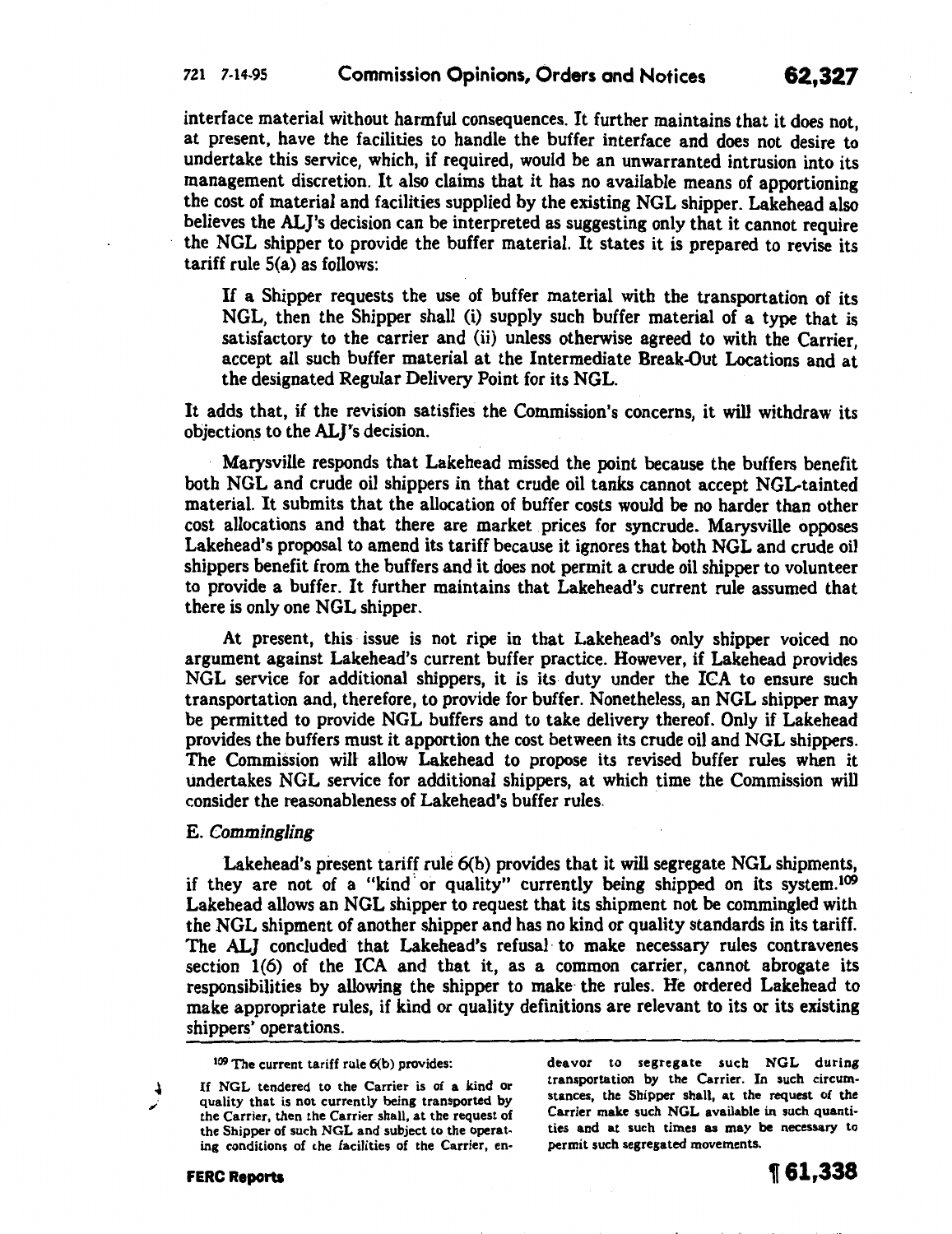Lakehead excepts to the extent the ALJ's decision could be interpreted to require forced commingling. It proposes the following new tariff rule  $6(b)$ :

If a Shipper requests that its NGL be segregated from other specified NGL or other specified Petroleum transported by the carrier, then, subject to the existing facilities and operating conditions of the Carrier, the Carrier shall make reasonable efforts to segregate such NGL.

It further maintains that its decision to operate its pipeline on a hatched basis is an exercise of its legitimate business judgment and comports with *Coastal States Marketing, Inc. v. Texas* - *New Mexico Pipeline* Co., where the Commission dismissed a complaint that a shipper changed its practice of commingling to a practice of batching.<sup>110</sup> It submits that, at present, commingling is a moot issue because the existing breakout tankage owner will not let Lakehead use its tankage for third-party NGLs. It . further maintains that, if new BOST facilities are built, there may be no need for commingling because of separate breakout spheres or tubes for distinct NGL streams. It also states that it wants to avoid use of a quality bank ("component balancing") type arrangement for compensating shippers whose NGLs would be devalued in commingling. It clarifies that by commingling it means mixing batches of different shippers and not one shipper's various products.

Marysville responds that Lakehead· has missed the ALJ's point and has offered to amend its tariff to match its non-conforming behavior. It maintains that there is no harm in mixing NGLs of similar kind and quality and that component balancing is not particularly unusual or burdensome. It adds that since BOST facilities cannot be fully emptied of previous batches, it is no solution to build separate BOST facilities. It submits that *Coastal States Marketing* is inapposite because the pipeline was allowed to enforce its "kind or quality" requirements to stop the commingling of distinctly inferior product with higher grades of crude while here Lakehead is seeking to ignore its "kind or quality" requirements.

At present, this issue is not ripe in that Lakehead has only one shipper of NGLs. However, if Lakehead provides NGL service for additional shippers, it must publish in its tariff its kind or quality rules about what quality of NGLs will be hatched together on behalf of different shippers. 111 However, the Commission concludes it would be appropriate for Lakehead to allow a shipper to request segregation of its own NGLs so long as it does not in effect vitiate its common carrier duty. The Commission will allow Lakehead to file those rules when it undertakes service for additional shippers, at which time the Commission will consider the reasonableness of the rules.

## V. Conclusion

In conclusion, with respect to rate base, the Commission has concluded that TOC is the appropriate form of rate base to use in determining the reasonableness of Lakehead's rates, and. that the Canadian Association has not shown that Lakehead is not entitled to a starting rate base.

With respect to the major cost-of-service issues, the Commission has concluded it was appropriate in this case for the ALJ to use two test years and that Lakehead is not

1\\ See *Denver Oil* Co. *v. Platte Pipe Line Co.,*  316 ICC 599, 604-05 (1962). (Tariff should contain rules governing pipeline's segregation of crude oil into

streams "so that shippers are fully aware of the condi· tions under which a certain grade or quality will *not*  be accepted").

<sup>110 25</sup> FERC | 61,164 (1983).